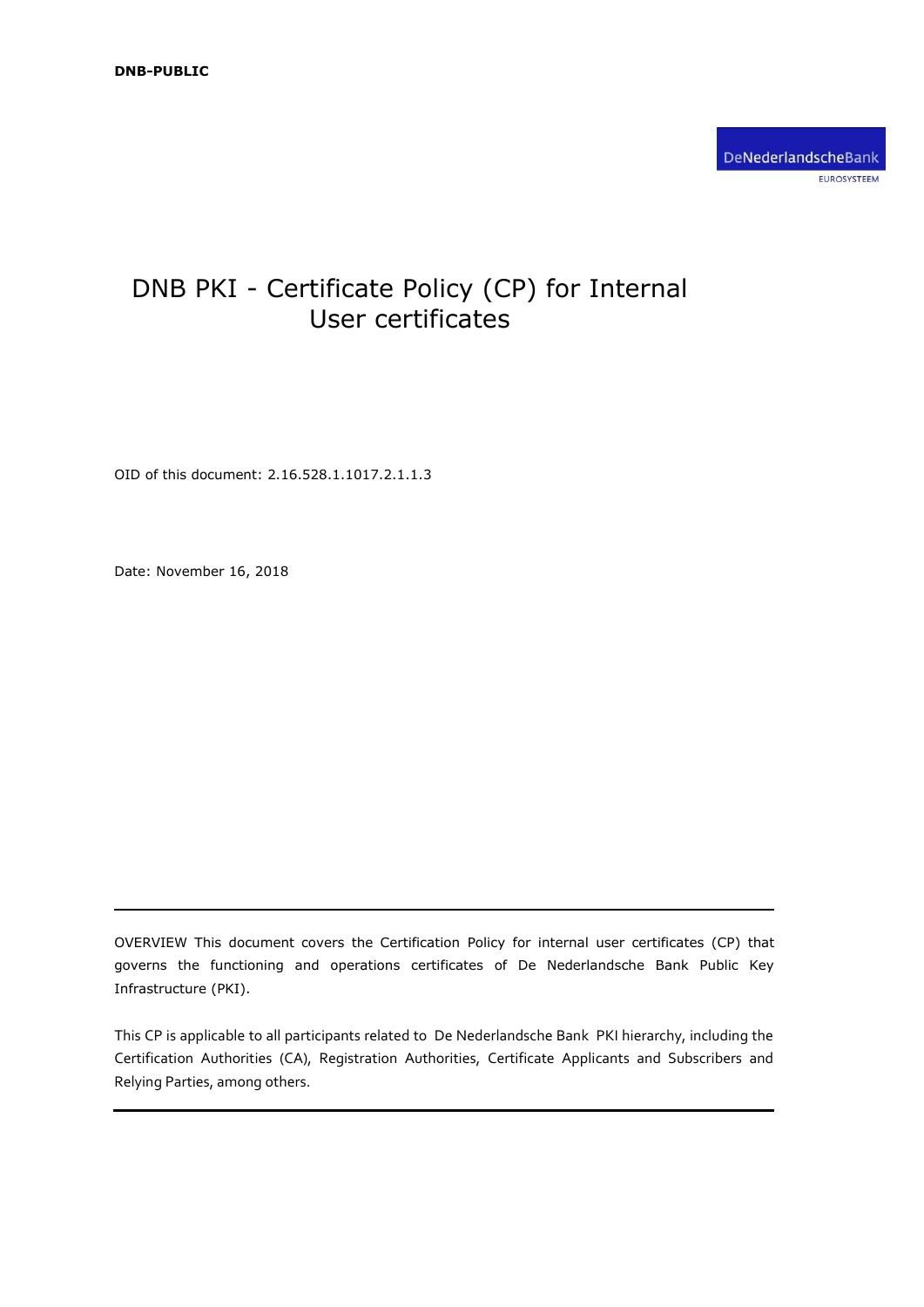# **Control Sheet**

| Title                                                    | Certification Policy (CP) for user certificates |  |
|----------------------------------------------------------|-------------------------------------------------|--|
| André Lensink (department head ICT CIO Office)<br>Author |                                                 |  |
| <b>Version</b>                                           | 1.3                                             |  |
| <b>Date</b>                                              | 16.11.2018                                      |  |

# **Change Log**

| <b>Version</b> | <b>Date</b> | <b>Change Reason</b>                      |
|----------------|-------------|-------------------------------------------|
| 0.1            | 20.04.2016  | Initial Version                           |
| 0.2            | 08.06.2019  | Text added                                |
| 0.3            | 12.10.2016  | Text review                               |
| 0.9            | 21.04.2017  | Adding information                        |
| 1.0            | 26.06.2017  | <b>Final Version</b>                      |
| 1.1            | 15.11.2017  | Revised after feedback PKI-AB (ITC/SRMWG) |
| 1.2            | 24.04.2018  | Revised after feedback PKI-AB (ITC/SRMWG) |
| 1.3            | 16.11.2018  | Revised after feedback PKI-AB (ITC/SRMWG) |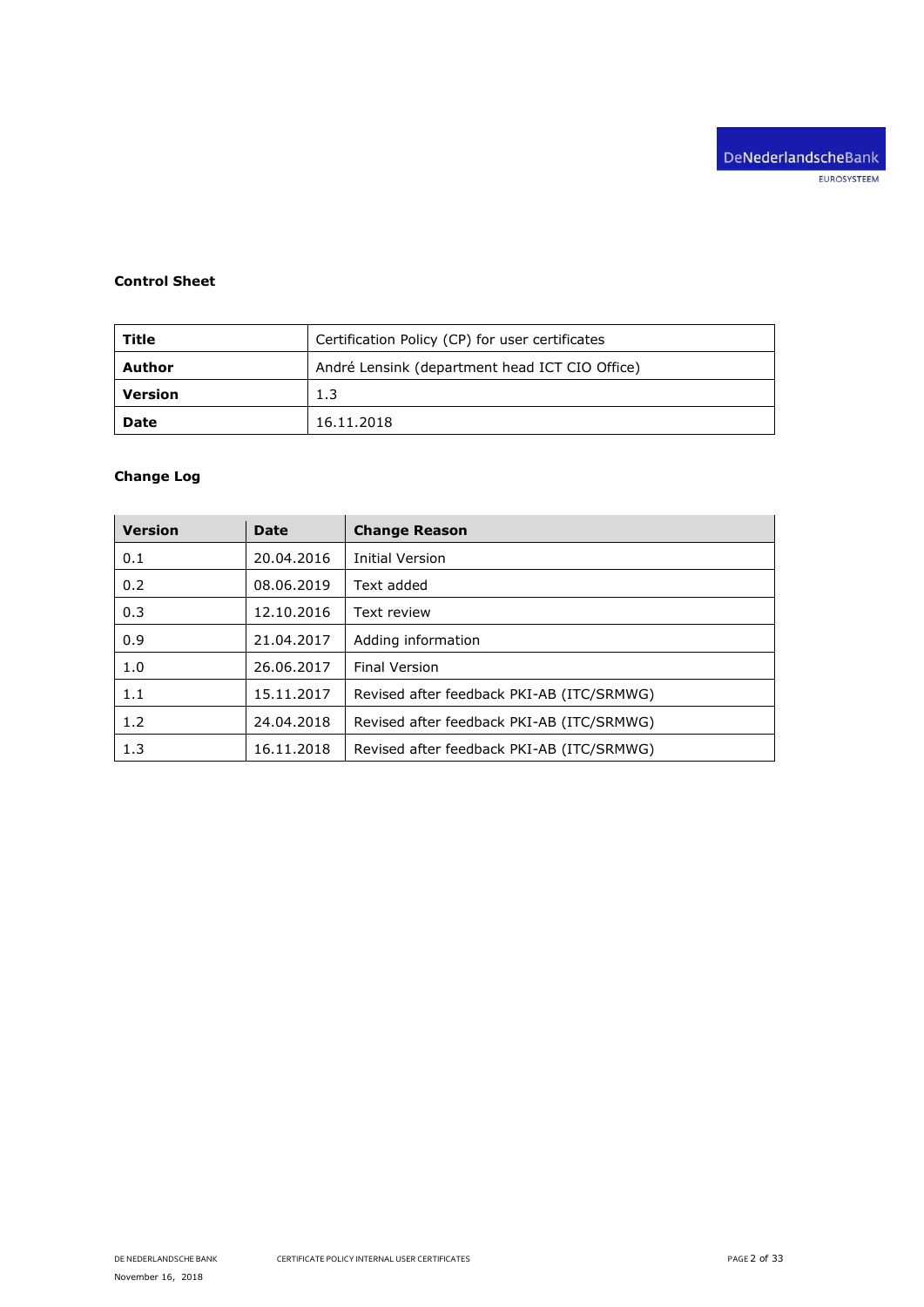Table of content

| 1.    | Content, rights and obligations established in this Certificate<br>Policy (CP) for internal users | 8  |    |
|-------|---------------------------------------------------------------------------------------------------|----|----|
| 2.    | <b>Introduction</b>                                                                               | 9  |    |
| 2.1   | Overview                                                                                          |    | 9  |
| 2.2   | Document name and Identification:                                                                 |    | 9  |
| 2.3   | Contact information:                                                                              |    | 9  |
| 2.4   | General Architecture DNB PKI                                                                      |    | 10 |
| З.    | <b>Introduction</b>                                                                               | 11 |    |
| 3.1   | <b>PKI Participants</b>                                                                           |    | 11 |
| 3.1.1 | Policy Approval Authority                                                                         | 11 |    |
| 3.1.2 | <b>Certification Authority</b>                                                                    | 11 |    |
| 3.1.3 | <b>Registration Authority</b>                                                                     | 11 |    |
| 3.1.4 | <b>Validation Authority</b>                                                                       | 11 |    |
| 3.1.5 | Key Archive                                                                                       | 11 |    |
| 3.1.6 | Certificate Subscribers                                                                           | 11 |    |
| 3.1.7 | <b>Relying Parties</b>                                                                            | 11 |    |
| 3.2   | Certificate Usage                                                                                 |    | 12 |
| 3.2.1 | Appropriate certificate use                                                                       | 12 |    |
| 3.2.2 | Certificate Usage Constraints and Restrictions                                                    | 12 |    |
| 3.3   | Policy Administration                                                                             |    | 12 |
| 3.3.1 | Certificate Policy                                                                                | 12 |    |
| 3.3.2 | <b>Contact Person</b>                                                                             | 12 |    |
| 3.3.3 | Establishment of the suitability of a CPS from an External CA as regards DNB-PKI Certificate      |    |    |
|       | Policies 12                                                                                       |    |    |
| 3.3.4 | Approval Procedures for this CP                                                                   | 12 |    |
| 4.    | <b>Repositories and Publication of Information</b>                                                | 13 |    |
| 4.1   | External repositories                                                                             |    | 13 |
| 4.2   | Documentation on Practice Statements and Policies                                                 |    | 13 |
| 4.3   | Publication of Certification Data                                                                 |    | 13 |
| 4.4   | Publication Timescale or Frequency                                                                |    | 13 |
| 4.5   | Repository Access Controls                                                                        |    | 13 |
|       |                                                                                                   |    |    |
| 5.    | <b>Identification and Authentication</b>                                                          | 14 |    |
| 5.1   | Naming                                                                                            |    | 14 |
| 5.1.1 | Types of names                                                                                    | 14 |    |
| 5.1.2 | The need for names to be meaningful                                                               | 14 |    |
| 5.1.3 | Rules for interpreting various name formats                                                       | 14 |    |
| 5.1.4 | Uniqueness of names                                                                               | 14 |    |
| 5.1.5 | Name dispute resolution procedures                                                                | 14 |    |
| 5.1.6 | Recognition, authentication, and the role of trademarks                                           | 14 |    |
| 5.2   | <b>Initial Identity Validation</b>                                                                |    | 15 |
| 5.2.1 | Means of proof of possession of the private key                                                   | 15 |    |
| 5.2.2 | Identity authentication for an entity                                                             | 15 |    |
| 5.2.3 | Identity authentication for an individual                                                         | 15 |    |
| 5.2.4 | Non-verified applicant information                                                                | 15 |    |
| 5.2.5 | Validation of authority                                                                           | 15 |    |
| 5.2.6 | Criteria for operating with external CAs                                                          | 15 |    |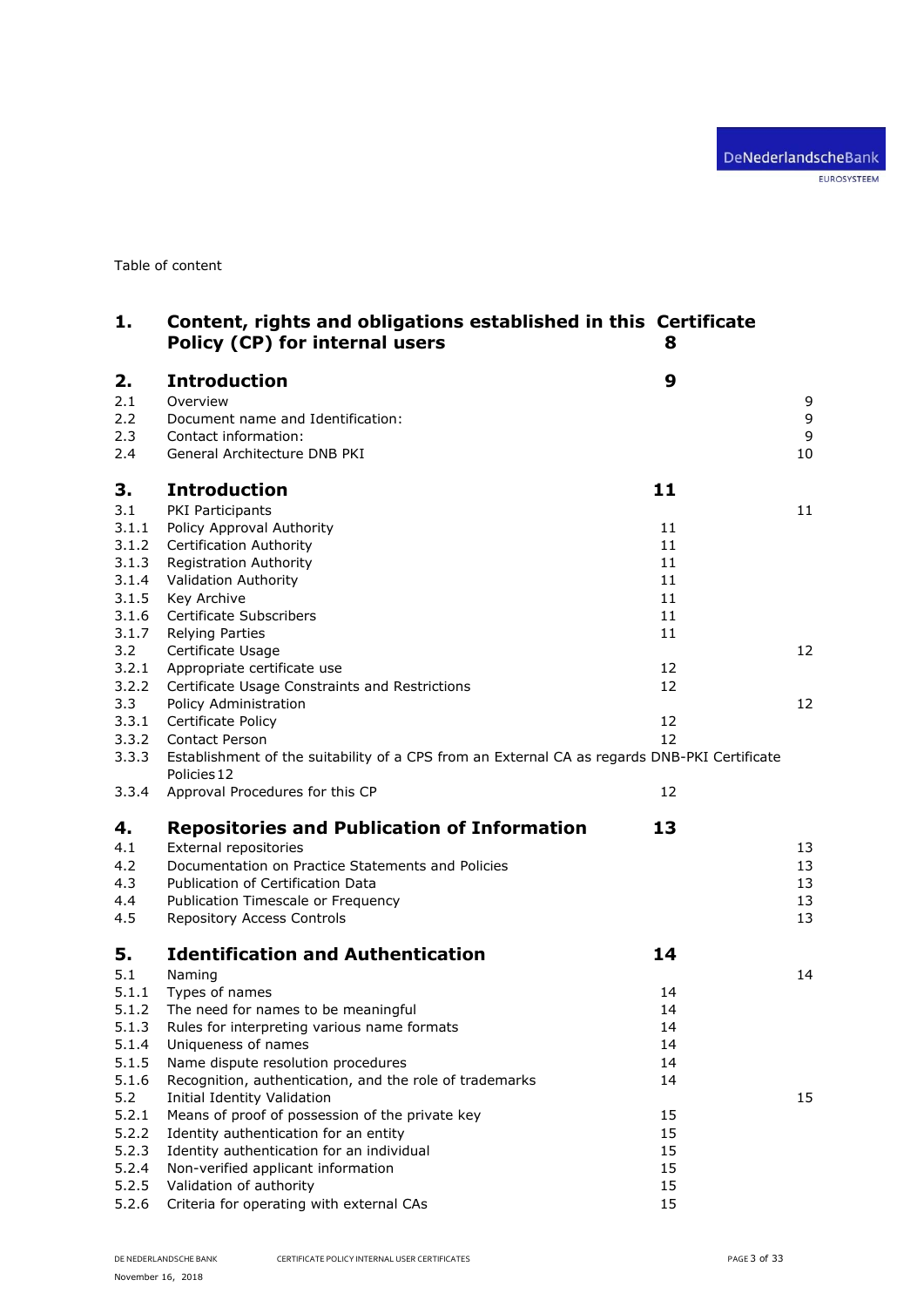| 5.3   | Identification and Authentication for Re-key Requests                                  |          |    | 15 |
|-------|----------------------------------------------------------------------------------------|----------|----|----|
| 5.3.1 | Identification and authentication requirements for routine re-key                      | 15       |    |    |
| 5.3.2 | Identification and authentication requirements for re-key after certificate revocation |          | 15 |    |
| 6.    | <b>Certificate Life Cycle Operational Requirements</b>                                 | 16       |    |    |
| 6.1   | <b>Certificate Application Proces</b>                                                  |          |    | 16 |
| 6.1.1 | Who can submit a certificate application?                                              | 16       |    |    |
| 6.1.2 | Enrollment process and applicants' responsibilities                                    | 16       |    |    |
| 6.1.3 | Time limit for processing the certificate applications                                 | 16       |    |    |
| $6.2$ | Certificate Acceptance                                                                 |          |    | 16 |
| 6.2.1 | Form of certificate acceptance                                                         | 16       |    |    |
| 6.2.2 | Notification of certificate issuance by the CA to other Authorities                    | 16       |    |    |
| 6.3   | Key Pair and Certificate Usage                                                         |          |    | 17 |
| 6.3.1 | Subscribers' use of the private key and certificate                                    | 17       |    |    |
| 6.3.2 | Relying parties' use of the public key and the certificate                             | 17       |    |    |
| 6.4   | Certificate Renewal                                                                    |          |    | 17 |
| 6.4.1 | Circumstances for certificate renewal with no key changeover                           | 17       |    |    |
| 6.5   |                                                                                        |          |    | 17 |
| 6.5.1 | Certificate Re-key                                                                     |          |    |    |
|       | Circumstances for certificate renewal with key changeover                              | 17<br>17 |    |    |
| 6.5.2 | Who may request certificate renewal?                                                   |          |    |    |
| 6.5.3 | Procedures for processing certificate renewal requests with key changeover17           |          |    |    |
| 6.5.4 | Notification of the new certificate issuance to the certificate subscriber             | 17       |    |    |
| 6.5.5 | Manner of acceptance of certificates with changed keys                                 | 17       |    |    |
| 6.5.6 | Publication of certificates with the new keys by the CA                                | 17       |    |    |
| 6.5.7 | Notification of certificate issuance by the CA to other Authorities                    | 17       |    |    |
| 6.6   | Certificate Modification                                                               |          |    | 17 |
| 6.6.1 | Circumstances for certificate modification                                             | 17       |    |    |
| 6.7   | Certificate Revocation and Suspension                                                  |          |    | 18 |
| 6.7.1 | Circumstances for revocation                                                           | 18       |    |    |
| 6.7.2 | Who can request revocation?                                                            | 18       |    |    |
| 6.7.3 | Procedures for requesting certificate revocation                                       | 18       |    |    |
| 6.7.4 | Revocation request grace period                                                        | 18       |    |    |
| 6.7.5 | Time limit for the CA to process the revocation request                                | 18       |    |    |
| 6.7.6 | Requirements for revocation verification by relying parties                            | 18       |    |    |
| 6.7.7 | CRL issuance frequency                                                                 | 18       |    |    |
| 6.7.8 | Maximum latency between the generation of CRLs and their publication                   | 18       |    |    |
| 6.7.9 | Online certificate revocation status checking availability                             | 18       |    |    |
|       | 6.7.10 Online revocation checking requirements                                         | 18       |    |    |
|       | 6.7.11 Special requirements for the renewal of compromised keys                        | 18       |    |    |
|       | 6.7.12 Causes for suspension                                                           | 18       |    |    |
|       | 6.7.13 Who can request the suspension?                                                 | 18       |    |    |
|       | 6.7.14 Procedure for requesting certificate suspension                                 | 18       |    |    |
|       | 6.7.15 Suspension period limits                                                        | 18       |    |    |
| 6.8   | Certificate status services                                                            |          |    | 19 |
| 6.8.1 | Operational characteristics                                                            | 19       |    |    |
| 6.8.2 | Service availability                                                                   | 19       |    |    |
| 6.8.3 | <b>Additional features</b>                                                             | 19       |    |    |
| 6.9   | End of Subscription                                                                    |          |    | 19 |
| 6.10  | Key Escrow and Recovery                                                                |          |    | 19 |
|       | 6.10.1 Key escrow and recovery practices and policies                                  | 19       |    |    |
|       | 6.10.2 Session key protection and recovery policies and practices                      | 19       |    |    |
| 7.    | <b>Management, Operational, and Physical Controls</b>                                  | 20       |    |    |
| 7.1   | <b>Physical Security Controls</b>                                                      |          |    | 20 |

[Physical Security Controls](#page-19-1) 20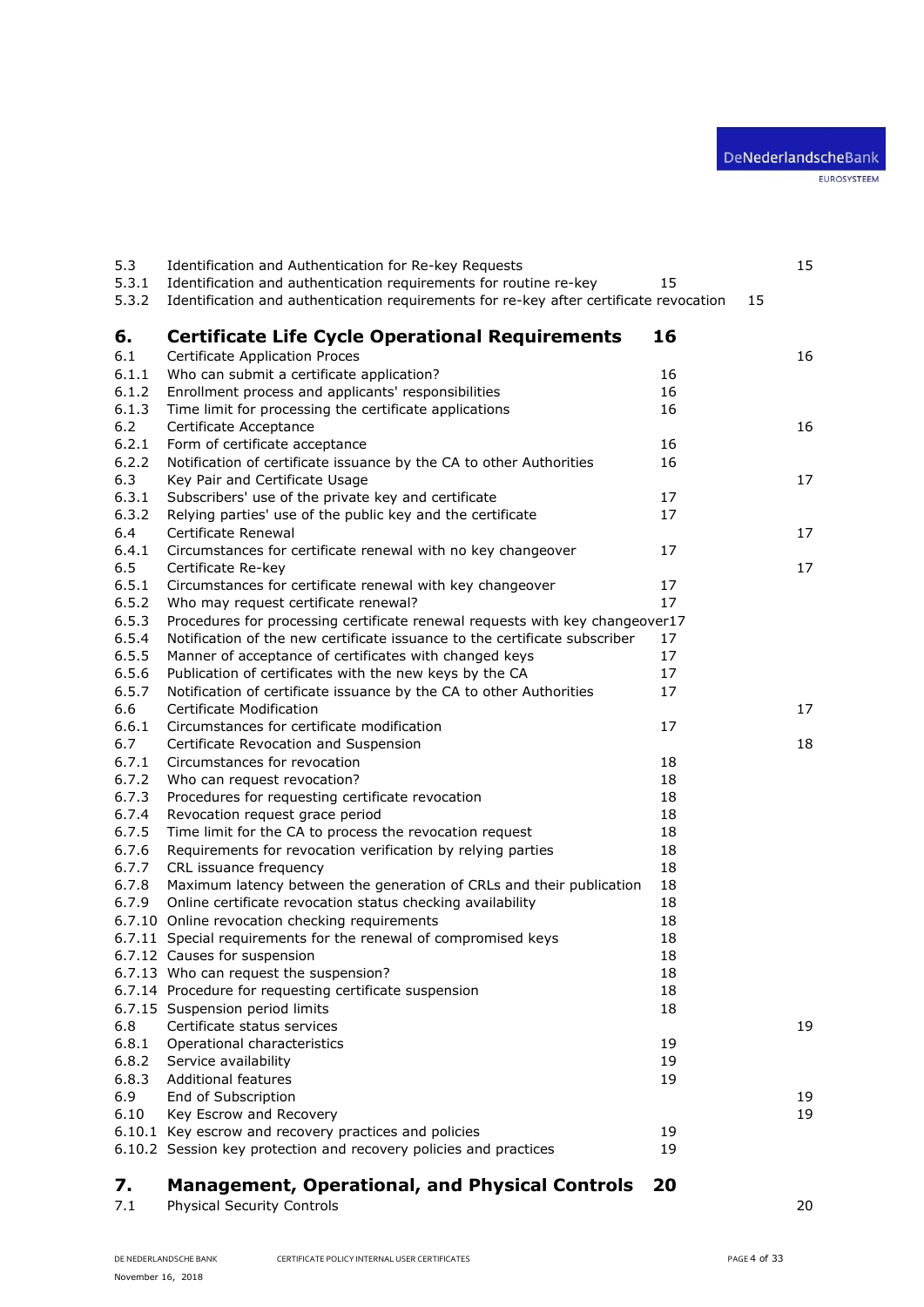| 7.1.1 | Site location and construction                                               | 20 |    |
|-------|------------------------------------------------------------------------------|----|----|
| 7.1.2 | Physical access                                                              | 20 |    |
| 7.1.3 | Power and air-conditioning                                                   | 20 |    |
| 7.1.4 | Water exposure                                                               | 20 |    |
| 7.1.5 | Fire prevention and protection                                               | 20 |    |
| 7.1.6 | Storage system                                                               | 20 |    |
| 7.1.7 | Waste disposal                                                               | 20 |    |
| 7.1.8 | Offsite backup                                                               | 20 |    |
| 7.2   | Procedural controls                                                          |    | 20 |
| 7.2.1 | Roles responsible for PKI control and management                             | 20 |    |
| 7.3   | Personnel Security Control                                                   |    | 20 |
| 7.3.1 | Requirements concerning professional qualification, knowledge and experience |    | 20 |
| 7.3.2 | Background checks and clearance procedures                                   | 20 |    |
| 7.3.3 | Training requirements                                                        | 20 |    |
| 7.3.4 | Retraining requirements and frequency                                        | 20 |    |
| 7.3.5 | Frequency and sequence for job rotation                                      | 20 |    |
| 7.3.6 | Sanctions for unauthorised actions                                           | 20 |    |
| 7.3.7 | Requirements for third party contracting                                     | 21 |    |
| 7.3.8 | Documentation supplied to personnel                                          | 21 |    |
| 7.4   | Audit Logging Procedures                                                     |    | 21 |
| 7.4.1 | Types of events recorded                                                     | 21 |    |
| 7.4.2 | Frequency with which audit logs are processed                                | 21 |    |
| 7.4.3 | Period for which audit logs are kept                                         | 21 |    |
| 7.4.4 | Audit log protection                                                         | 21 |    |
| 7.4.5 | Audit log back up procedures                                                 | 21 |    |
| 7.4.6 | Audit data collection system (internal vs. external)                         | 21 |    |
| 7.4.7 | Notification to the subject who caused the event                             | 21 |    |
| 7.4.8 | Vulnerability assessment                                                     | 21 |    |
| 7.5   | Records Archive                                                              |    | 21 |
| 7.5.1 | Types of records archived                                                    | 21 |    |
| 7.5.2 | Archive retention period                                                     | 21 |    |
| 7.5.3 | Archive protection                                                           | 21 |    |
| 7.5.4 | Archive backup procedures                                                    | 21 |    |
| 7.5.5 | Requirements for time-stamping records                                       | 21 |    |
| 7.5.6 | Audit data archive system (internal vs. external)                            | 21 |    |
| 7.5.7 | Procedures to obtain and verify archived information                         | 21 |    |
| 7.6   | CA Key Changeover                                                            |    | 22 |
| 7.7   | Compromised Key and Disaster Recovery                                        |    | 22 |
| 7.7.1 | Incident and compromise handling procedures                                  | 22 |    |
| 7.7.2 | Corruption of computing resources, software, and/or data                     | 22 |    |
| 7.7.3 | Action procedures in the event of compromise of an Authority's private key22 |    |    |
| 7.7.4 | Installation following a natural disaster or another type of catastrophe     | 22 |    |
| 7.8   | CA or RA Termination                                                         |    | 22 |
| 7.8.1 | Certification Authority                                                      | 22 |    |
| 7.8.2 | <b>Registration Authority</b>                                                | 22 |    |
| 8.    | <b>Technical Security Controls</b>                                           | 23 |    |
|       |                                                                              |    |    |
| 8.1   | Key pair Generation and Installation                                         |    | 23 |
| 8.1.1 | Key pair generation                                                          | 23 |    |
| 8.1.2 | Delivery of private keys to subscribers                                      | 23 |    |
| 8.1.3 | Delivery of the public key to the certificate issuer                         | 23 |    |
| 8.1.4 | Delivery of the CA's public key to relying parties                           | 23 |    |
| 8.1.5 | Key sizes                                                                    | 23 |    |
| 8.1.6 | Public key generation parameters and quality checks                          | 23 |    |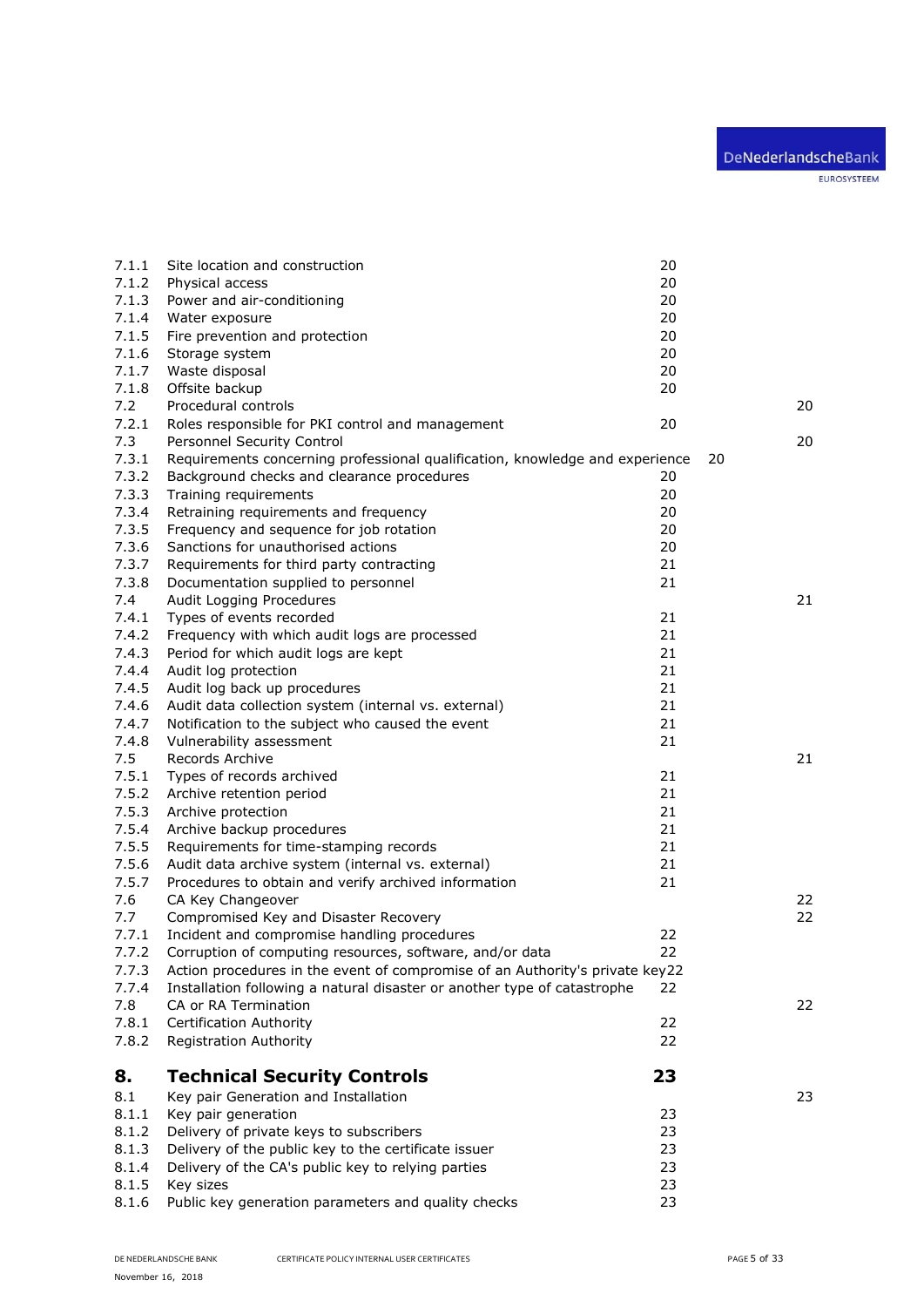| 8.1.7<br>8.2<br>8.2.1<br>8.2.2<br>8.2.3<br>8.2.4<br>8.2.5<br>8.2.6<br>8.2.7<br>8.2.8<br>8.2.9<br>8.3<br>8.3.1<br>8.3.2<br>8.4 | Accepted Key usage (KeyUsage field in X.509 v3)<br>Private Key Protection and Cryptographic device Engineering Controls<br>Cryptographic device standards<br>Private key multi-person (k out of n) control<br>Escrow of private keys<br>Private key backup copy<br>Private key archive<br>Private key transfer into or from a cryptographic device<br>Private key storage in a cryptographic device<br>Private key activation method<br>Private key deactivation method<br>8.2.10 Private key destruction method<br>8.2.11 Cryptographic device classification<br><b>Computer Security Controls</b><br>Specific security technical requirements<br>Computer security evaluation<br>Life cycle security controls | 23<br>23<br>23<br>23<br>23<br>23<br>23<br>23<br>24<br>24<br>24<br>24<br>24<br>24 | 23<br>24<br>24 |
|-------------------------------------------------------------------------------------------------------------------------------|-----------------------------------------------------------------------------------------------------------------------------------------------------------------------------------------------------------------------------------------------------------------------------------------------------------------------------------------------------------------------------------------------------------------------------------------------------------------------------------------------------------------------------------------------------------------------------------------------------------------------------------------------------------------------------------------------------------------|----------------------------------------------------------------------------------|----------------|
| 8.5                                                                                                                           | <b>Network Security Controls</b>                                                                                                                                                                                                                                                                                                                                                                                                                                                                                                                                                                                                                                                                                |                                                                                  | 24             |
| 8.6                                                                                                                           | Time-stamping                                                                                                                                                                                                                                                                                                                                                                                                                                                                                                                                                                                                                                                                                                   |                                                                                  | 24             |
| 9.                                                                                                                            | <b>Certificate and CRL Profiles</b>                                                                                                                                                                                                                                                                                                                                                                                                                                                                                                                                                                                                                                                                             | 25                                                                               |                |
| 9.1                                                                                                                           | Certificate Profile                                                                                                                                                                                                                                                                                                                                                                                                                                                                                                                                                                                                                                                                                             |                                                                                  | 25             |
| 9.1.1                                                                                                                         | Version number                                                                                                                                                                                                                                                                                                                                                                                                                                                                                                                                                                                                                                                                                                  | 25                                                                               |                |
| 9.1.2                                                                                                                         | Certificate extensions                                                                                                                                                                                                                                                                                                                                                                                                                                                                                                                                                                                                                                                                                          | 25                                                                               |                |
| 9.1.3                                                                                                                         | Algorithm Object Identifiers (OID)                                                                                                                                                                                                                                                                                                                                                                                                                                                                                                                                                                                                                                                                              | 26                                                                               |                |
| 9.1.4                                                                                                                         | Name formats                                                                                                                                                                                                                                                                                                                                                                                                                                                                                                                                                                                                                                                                                                    | 26                                                                               |                |
| 9.1.5                                                                                                                         | Name constraints                                                                                                                                                                                                                                                                                                                                                                                                                                                                                                                                                                                                                                                                                                | 26                                                                               |                |
| 9.1.6                                                                                                                         | Certificate Policy Object Identifiers (OID)                                                                                                                                                                                                                                                                                                                                                                                                                                                                                                                                                                                                                                                                     | 26<br>26                                                                         |                |
| 9.1.7<br>9.1.8                                                                                                                | Use of the "PolicyConstraints" extension<br>Syntax and semantics of the "PolicyQualifier                                                                                                                                                                                                                                                                                                                                                                                                                                                                                                                                                                                                                        | 26                                                                               |                |
| 9.1.9                                                                                                                         | Processing semantics for the critical "CertificatePolicy" extension                                                                                                                                                                                                                                                                                                                                                                                                                                                                                                                                                                                                                                             | 26                                                                               |                |
| 9.2                                                                                                                           | <b>CRL Profile</b>                                                                                                                                                                                                                                                                                                                                                                                                                                                                                                                                                                                                                                                                                              |                                                                                  | 26             |
| 9.2.1                                                                                                                         | Version number                                                                                                                                                                                                                                                                                                                                                                                                                                                                                                                                                                                                                                                                                                  | 26                                                                               |                |
| 9.2.2                                                                                                                         | CRL and extensions                                                                                                                                                                                                                                                                                                                                                                                                                                                                                                                                                                                                                                                                                              | 26                                                                               |                |
| 9.3                                                                                                                           | <b>OCSP Profile</b>                                                                                                                                                                                                                                                                                                                                                                                                                                                                                                                                                                                                                                                                                             |                                                                                  | 26             |
| 9.3.1                                                                                                                         | Version number(s)                                                                                                                                                                                                                                                                                                                                                                                                                                                                                                                                                                                                                                                                                               | 26                                                                               |                |
| 9.3.2                                                                                                                         | <b>OCSP Extensions</b>                                                                                                                                                                                                                                                                                                                                                                                                                                                                                                                                                                                                                                                                                          | 26                                                                               |                |
| 10.                                                                                                                           | <b>Compliance Audits and Other Controls</b>                                                                                                                                                                                                                                                                                                                                                                                                                                                                                                                                                                                                                                                                     | 27                                                                               |                |
| 10.1                                                                                                                          | Frequency or Circumstances of Controls for each Authority                                                                                                                                                                                                                                                                                                                                                                                                                                                                                                                                                                                                                                                       |                                                                                  | 27             |
| 10.2                                                                                                                          | Identity/Qualifications of the Auditor                                                                                                                                                                                                                                                                                                                                                                                                                                                                                                                                                                                                                                                                          |                                                                                  | 27             |
| 10.3                                                                                                                          | Relationship between the Assessor and the Entity being Assessed                                                                                                                                                                                                                                                                                                                                                                                                                                                                                                                                                                                                                                                 |                                                                                  | 27             |
| 10.4                                                                                                                          | Aspects Covered by Controls                                                                                                                                                                                                                                                                                                                                                                                                                                                                                                                                                                                                                                                                                     |                                                                                  | 27             |
| 10.5                                                                                                                          | Actions Taken as a Result of Deficiencies Found                                                                                                                                                                                                                                                                                                                                                                                                                                                                                                                                                                                                                                                                 |                                                                                  | 27             |
| 10.6                                                                                                                          | Notification of the Results                                                                                                                                                                                                                                                                                                                                                                                                                                                                                                                                                                                                                                                                                     |                                                                                  | 27             |
|                                                                                                                               |                                                                                                                                                                                                                                                                                                                                                                                                                                                                                                                                                                                                                                                                                                                 |                                                                                  |                |
| 11.                                                                                                                           | <b>Other Legal and Business Matters</b>                                                                                                                                                                                                                                                                                                                                                                                                                                                                                                                                                                                                                                                                         | 28                                                                               |                |
| 11.1                                                                                                                          | Fees                                                                                                                                                                                                                                                                                                                                                                                                                                                                                                                                                                                                                                                                                                            |                                                                                  | 28             |
|                                                                                                                               | 11.1.1 Certificate issuance or renewal fees                                                                                                                                                                                                                                                                                                                                                                                                                                                                                                                                                                                                                                                                     | 28                                                                               |                |
|                                                                                                                               | 11.1.2 Certificate access fees<br>11.1.3 Revocation or status information fees                                                                                                                                                                                                                                                                                                                                                                                                                                                                                                                                                                                                                                  | 28<br>28                                                                         |                |
|                                                                                                                               | 11.1.4 Fees for other services, such as policy information                                                                                                                                                                                                                                                                                                                                                                                                                                                                                                                                                                                                                                                      | 28                                                                               |                |
|                                                                                                                               | 11.1.5 Refund policy                                                                                                                                                                                                                                                                                                                                                                                                                                                                                                                                                                                                                                                                                            | 28                                                                               |                |
| 11.2                                                                                                                          | Financial Responsibility                                                                                                                                                                                                                                                                                                                                                                                                                                                                                                                                                                                                                                                                                        |                                                                                  | 28             |
|                                                                                                                               |                                                                                                                                                                                                                                                                                                                                                                                                                                                                                                                                                                                                                                                                                                                 |                                                                                  |                |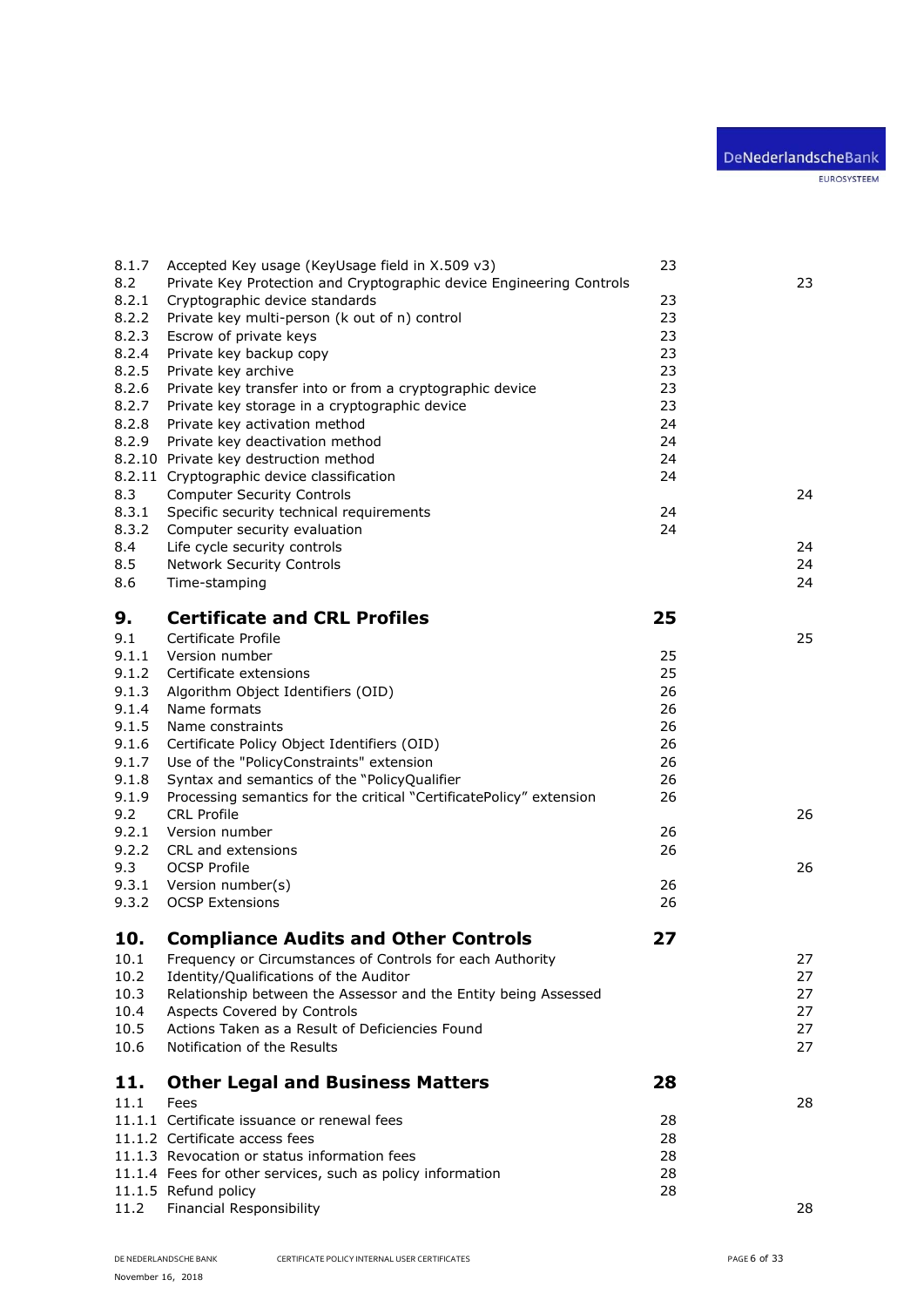|             | 11.2.1 Insurance                                               | 28 |    |
|-------------|----------------------------------------------------------------|----|----|
|             | 11.2.2 Other assets                                            | 28 |    |
|             | 11.2.3 Insurance or warranty coverage for end-entities         | 28 |    |
| 11.3        | Confidentiality of Business Information                        |    | 28 |
|             | 11.3.1 Scope of confidential information                       | 28 |    |
|             | 11.3.2 Non-confidential information                            | 28 |    |
|             | 11.3.3 Duty to maintain professional secrecy                   | 28 |    |
| 11.4        | Privacy of Personal Information                                |    | 28 |
|             | 11.4.1 Personal data protection policy                         | 28 |    |
|             | 11.4.2 Information considered private                          | 28 |    |
|             | 11.4.3 Information not classified as private                   | 29 |    |
|             | 11.4.4 Responsibility to protect personal data                 | 29 |    |
|             | 11.4.5 Notification of and consent to the use of personal data | 29 |    |
|             | 11.4.6 Disclosure within legal proceedings                     | 29 |    |
|             | 11.4.7 Other circumstances in which data may be made public    | 29 |    |
| 11.5        | <b>Intellectual Property Rights</b>                            |    | 29 |
| 11.6        | Representations and Warranties                                 |    | 29 |
|             | 11.6.1 Obligations of the CA                                   | 29 |    |
|             | 11.6.2 Obligations of the RA                                   | 29 |    |
|             | 11.6.3 Obligations of certificate subscribers                  | 29 |    |
|             | 11.6.4 Obligations of relying parties                          | 29 |    |
| 11.7        | <b>Disclaimers of Warranties</b>                               |    | 29 |
|             | 11.7.1 DNB-PKI's liabilities                                   | 29 |    |
|             | 11.7.2 Scope of liability coverage                             | 29 |    |
| 11.8        | Limitations of Liability                                       |    | 29 |
| 11.9        | Indemnities                                                    |    | 29 |
|             | 11.10 Term and Termination                                     |    | 30 |
| 11.10.1Term | 30                                                             |    |    |
|             | 11.10.2CP substitution and termination                         | 30 |    |
|             | 11.10.3 Consequences of termination                            | 30 |    |
|             | 11.11 Individual notices and communications with participants  |    | 30 |
|             | 11.12 Specification Amendment Procedures                       |    | 30 |
|             | 11.12.1Amendment procedures                                    | 30 |    |
|             | 11.12.2 Notification period and mechanism                      | 30 |    |
|             | 11.12.3 Circumstances in which the OID must be changed         | 30 |    |
|             | 11.13 Disputes and Jurisdiction                                |    | 30 |
|             | 11.14 Governing Law                                            |    | 30 |
|             | 11.15 Compliance with Applicable Law                           |    | 30 |
|             | 11.16 Miscellaneous Provisions                                 |    | 30 |
|             | 11.16.1 Entire agreement clause                                | 30 |    |
|             | 11.16.2Independence                                            | 31 |    |
|             | 11.16.3Resolution through the courts                           | 31 |    |
|             | 11.17 Other Provisions                                         |    | 31 |
| 12.         | <b>Definitions and Acronyms</b>                                | 32 |    |
| 12.1        | Definitions                                                    |    | 32 |
| 12.2        | Acronyms                                                       |    | 33 |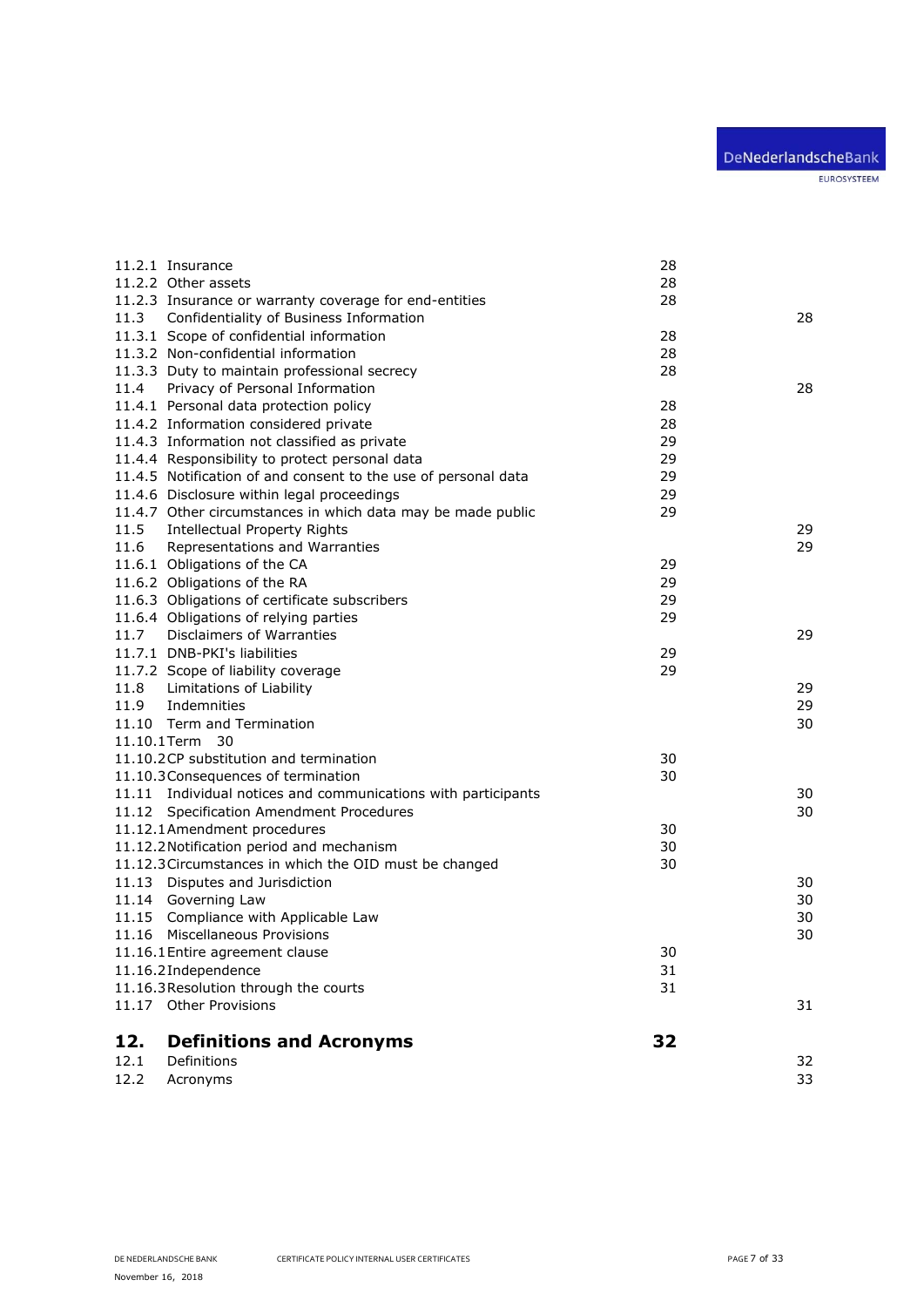# <span id="page-7-0"></span>**1. Content, rights and obligations established in this Certificate Policy (CP) for internal users**

This document covers the Certificate Policy (CP) for internal users certificates issued by the Corporate Certification Authority of the De Nederlandsche Bank Public Key Infrastructure (hereinafter, DNB-PKI).

This CP details and completes the "Certification Practice Statement" (CPS) of the De Nederlandsche Bank PKI, containing the rules to which the use of the certificates defined in this policy are subject, as well as the scope of application and the technical characteristics of this type of certificate.

In order to give the document a uniform structure and facilitate its reading and analysis, all the sections established in RFC 3647 have been included. Where nothing has been established for any section the phrase "No stipulation" will appear.

This CP includes all the activities for managing internal users certificates throughout life cycle, and serves as a guide for the relations between DNB-PKI Corporate CA and its users. Consequently, all the parties involved must be aware of the content of this CP and activities to the stipulations therein. This CP assumes that the reader is conversant with the PKI, certificate and electronic signature concepts. If not, readers are recommended to obtain information on the aforementioned concepts before they continue reading this document.

For more information contact the Certification Authority by e-mail at pki@dnb.nl.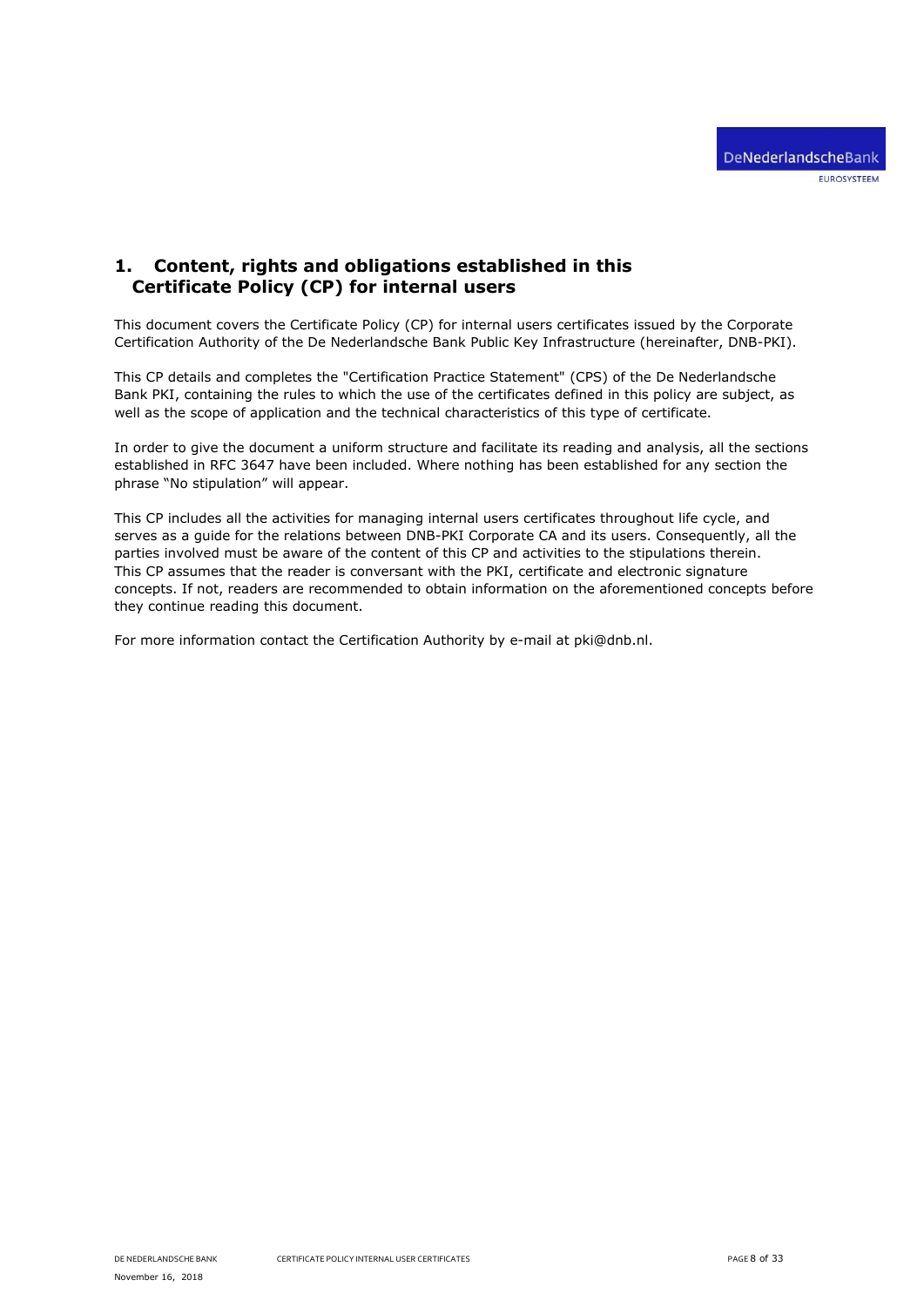# <span id="page-8-0"></span>**2. Introduction**

# <span id="page-8-1"></span>**2.1 Overview**

This document provides both users and De Nederlandsche Bank – as the Public Key Infrastructure (PKI) operator – with a summary of the binding certification guidelines of De Nederlandsche Bank for the issuance of internal user certificates in the form of a Certificate Policy (CP).

# <span id="page-8-2"></span>**2.2 Document name and Identification:**

| <b>Name</b>                | <b>Description</b>                                      |
|----------------------------|---------------------------------------------------------|
| Title                      | Certificate Policy (CP) for Internal Users Certificates |
| Classification             | Public                                                  |
| Version                    | 1.1                                                     |
| Date                       | November 2017                                           |
| Document status            | Final                                                   |
| Author                     | <b>Information Security</b>                             |
| O.I.D. (Object Identifier) | 2.16.528.1.1017.2.1.1.3                                 |
|                            |                                                         |

# <span id="page-8-3"></span>**2.3 Contact information:**

| <b>Name</b>      | <b>Description</b>                     |
|------------------|----------------------------------------|
| Visit location   | De Nederlandsche Bank                  |
|                  | Westeinde 1                            |
|                  | 1017 ZN Amsterdam                      |
|                  | The Netherlands                        |
| Telephone number | +31 20 524 9111                        |
| Email address    | pki@dnb.nl                             |
| PGP kev          | http://www.dnb.nl/en/contact/index.jsp |
|                  |                                        |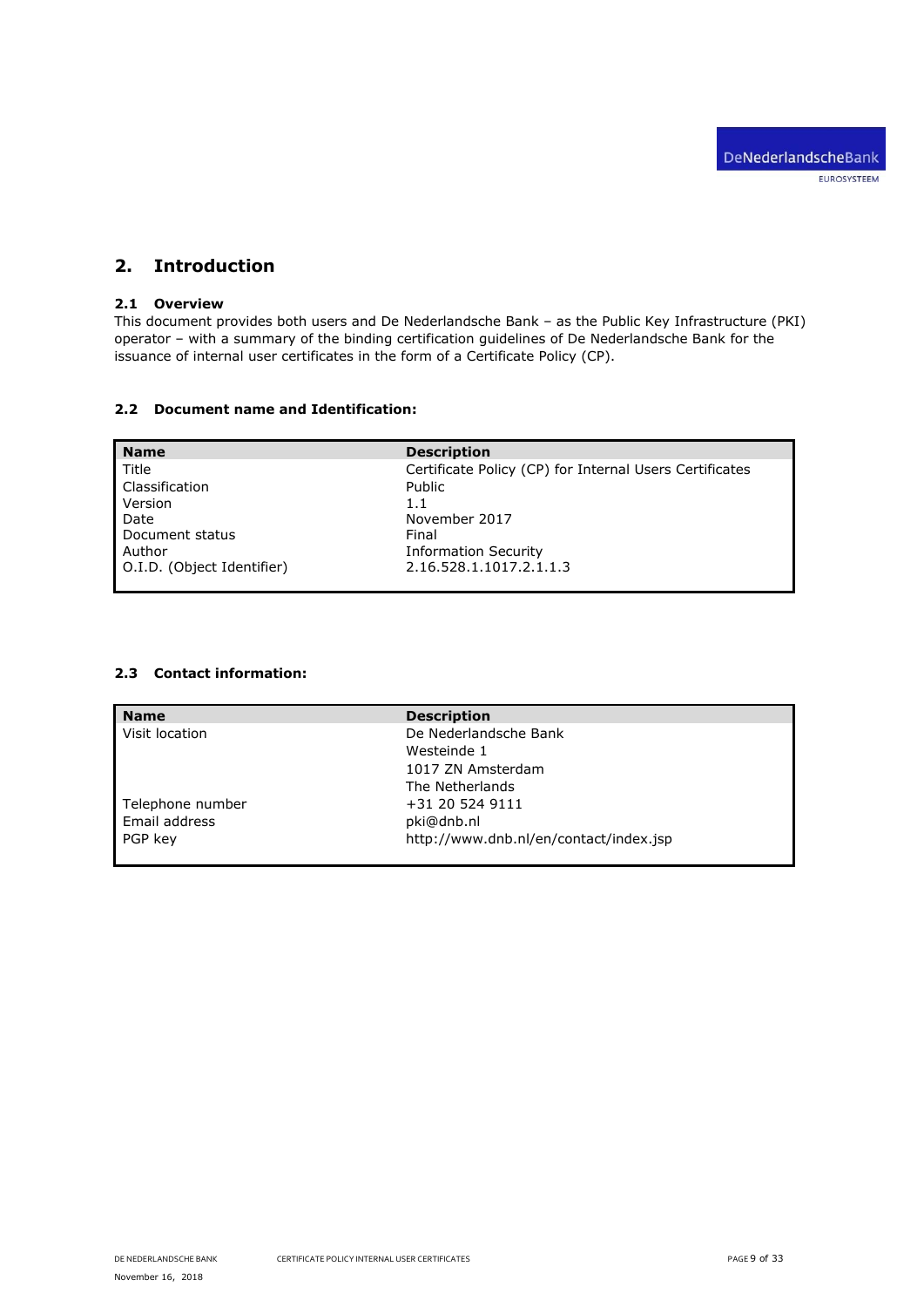# <span id="page-9-0"></span>**2.4 General Architecture DNB PKI**



The amount of Online servers can fluctuate. The figure only represents which server is Offline and which is Online.

**Note:** Some illustrations will be provided for better understanding. In the event of any difference or discrepancy between the text and the illustrations, the text will prevail in all cases, given the necessary synthetic nature of the illustrations.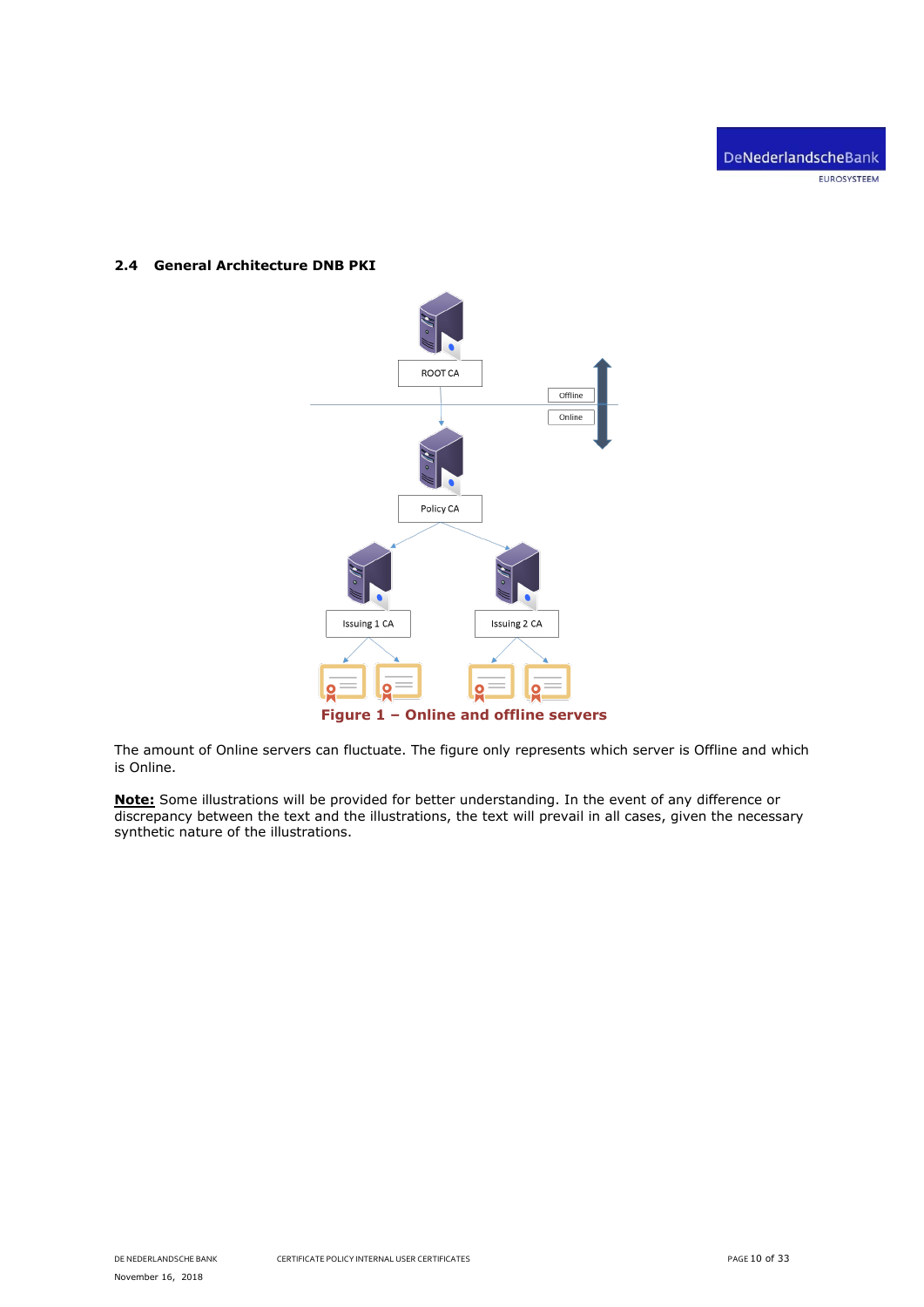# <span id="page-10-0"></span>**3. Introduction**

# <span id="page-10-1"></span>**3.1 PKI Participants**

The participating entities and persons beside the owner of de DNB-PKI are:

- 1. The Policy Approval Authority.
- 2. The Certification Authority.
- 3. The Registration Authority.
- 4. The Validation Authority.
- 5. The Keys Archive.
- 6. The Subscribers.
- 7. The Relying Parties.

## <span id="page-10-2"></span>**3.1.1 Policy Approval Authority**

The Policy Approval Authority is defined in accordance with the DNB-PKI Certification Practice Statement.

### <span id="page-10-3"></span>**3.1.2 Certification Authority**

<span id="page-10-4"></span>The Certification Authority is defined in accordance with the DNB-PKI Certification Practice Statement.

# **3.1.3 Registration Authority**

The Registration Authorities are defined in accordance with the DNB-PKI Certification Practice Statement.

## <span id="page-10-5"></span>**3.1.4 Validation Authority**

<span id="page-10-6"></span>The Validation Authority is defined in accordance with the DNB-PKI Certification Practice Statement.

### **3.1.5 Key Archive**

The Key Archive enables escrow and recovery of the private keys of encryption certificates. When needed keys are generated and stored in cryptographic devices. To recover a key multiple PKI employees are required to fulfill this action and to process it to the applicant.

## <span id="page-10-7"></span>**3.1.6 Certificate Subscribers**

A subscriber is defined as: De Nederlandsche Bank employees or contracted personnel with access to De Nederlandsche Bank information systems.

A standard user certificate can be used for authentication of the user on devices and applications, which accepts this mechanism and for electronic signature. For encrypting email a separate certificate is created and connected to the applicant.

### <span id="page-10-8"></span>**3.1.7 Relying Parties**

Relying parties can use this CP to decide whether a user certificate, and the binding therein, are sufficiently trustworthy to authenticate and verify the subscriber and to decrypt emails from the subscriber.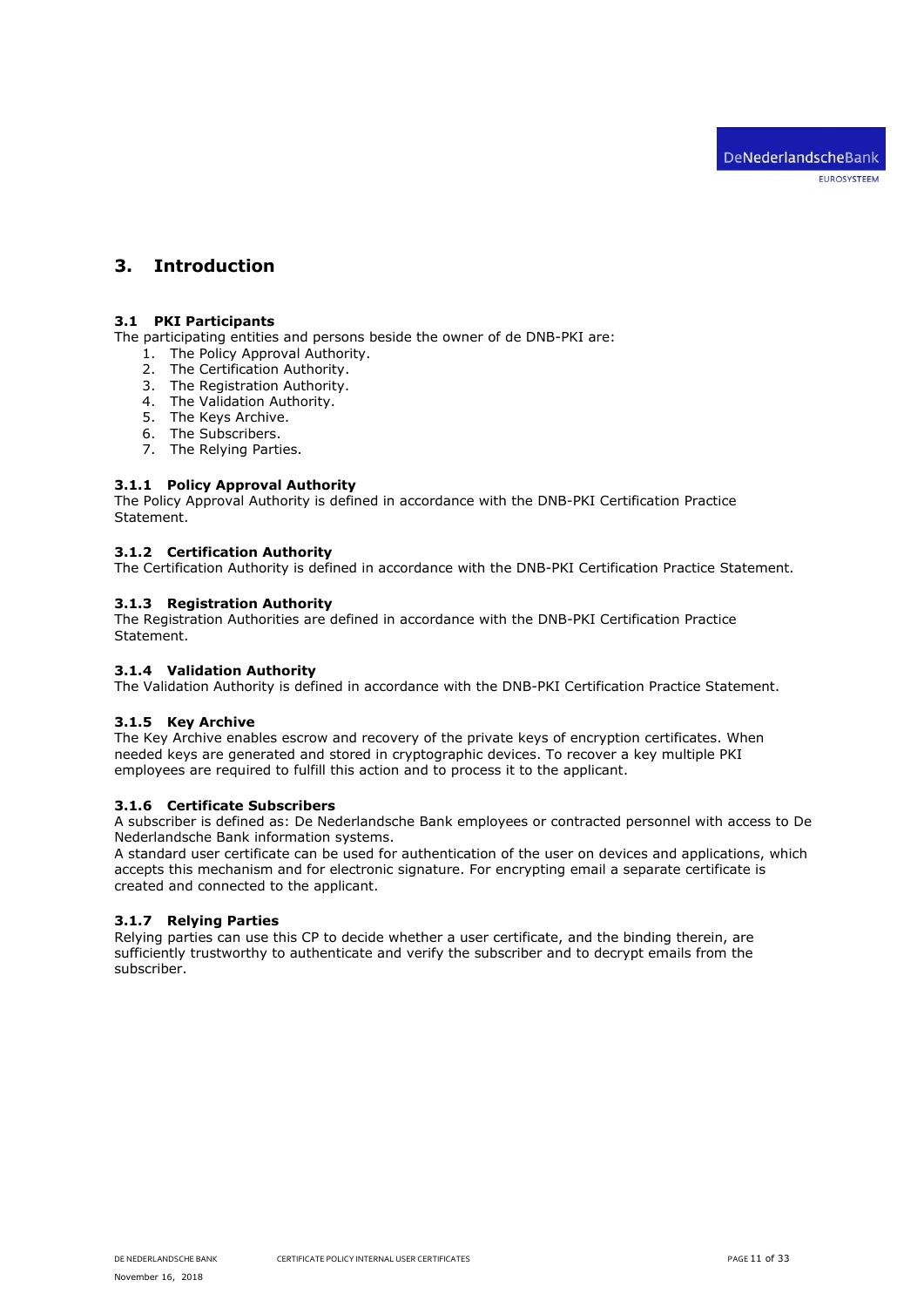# <span id="page-11-1"></span><span id="page-11-0"></span>**3.2 Certificate Usage**

### **3.2.1 Appropriate certificate use**

Certificates for internal users issued by De Nederlandsche Bank may only be used by its employees or contracted personnel, both in the internal and external relations necessary for the internal, inherent or operational running of the institution.

### <span id="page-11-2"></span>**3.2.2 Certificate Usage Constraints and Restrictions**

Any other use not included in the previous point shall be excluded.

# <span id="page-11-4"></span><span id="page-11-3"></span>**3.3 Policy Administration**

## **3.3.1 Certificate Policy**

<span id="page-11-5"></span>This CP belongs to De Nederlandsche Bank.

### **3.3.2 Contact Person**

<span id="page-11-6"></span>As specified in DNB-PKI's Certification Practice Statement.

## **3.3.3 Establishment of the suitability of a CPS from an External CA as regards DNB-PKI Certificate Policies**

<span id="page-11-7"></span>As specified in DNB-PKI's Certification Practice Statement.

### **3.3.4 Approval Procedures for this CP**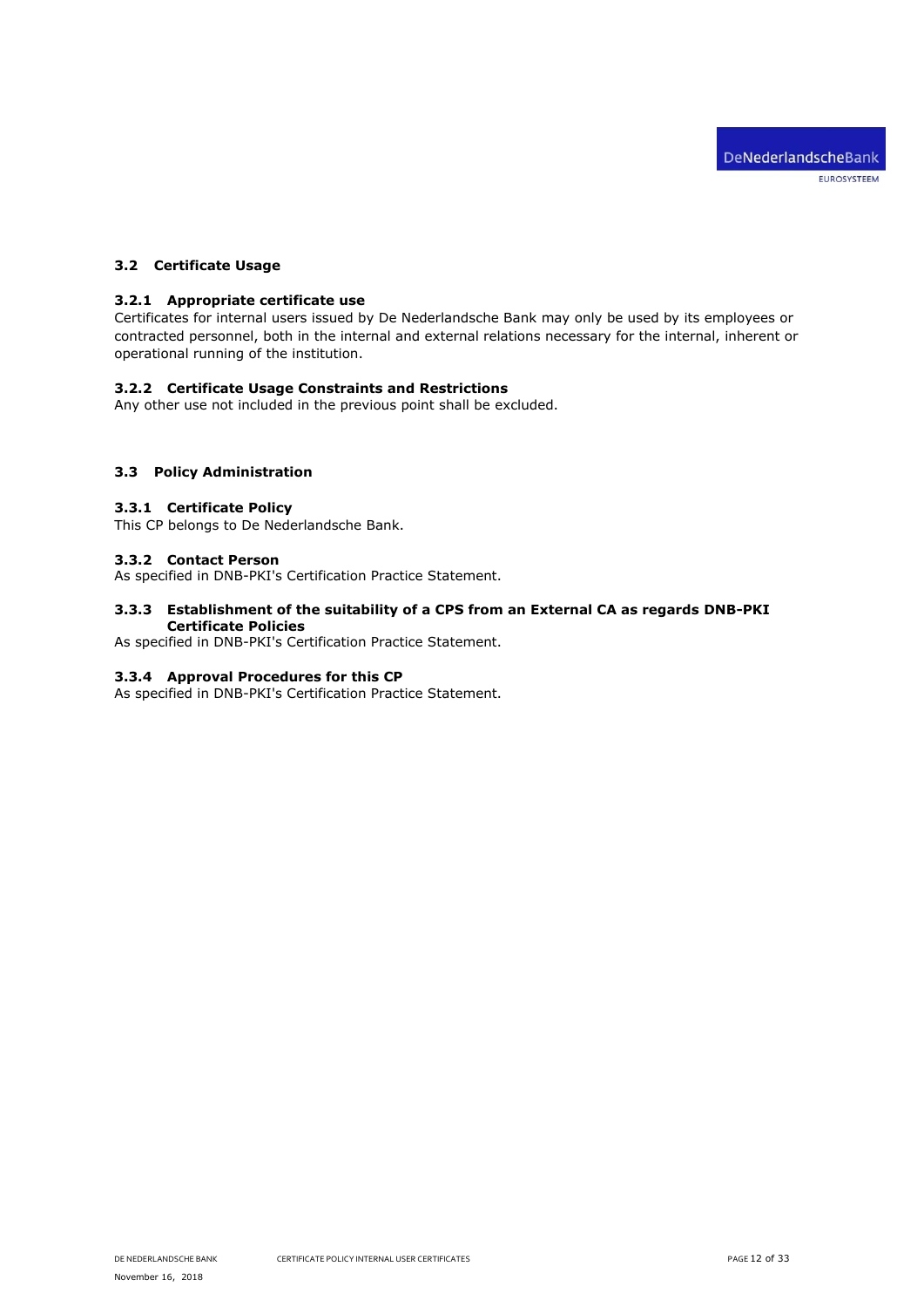# <span id="page-12-0"></span>**4. Repositories and Publication of Information**

# <span id="page-12-1"></span>**4.1 External repositories**

As specified in DNB-PKI's Certification Practice Statement.

## <span id="page-12-2"></span>**4.2 Documentation on Practice Statements and Policies**

<span id="page-12-3"></span>As specified in DNB-PKI's Certification Practice Statement.

# **4.3 Publication of Certification Data**

As specified in DNB-PKI's Certification Practice Statement.

# <span id="page-12-4"></span>**4.4 Publication Timescale or Frequency**

As specified in DNB-PKI's Certification Practice Statement.

# <span id="page-12-5"></span>**4.5 Repository Access Controls**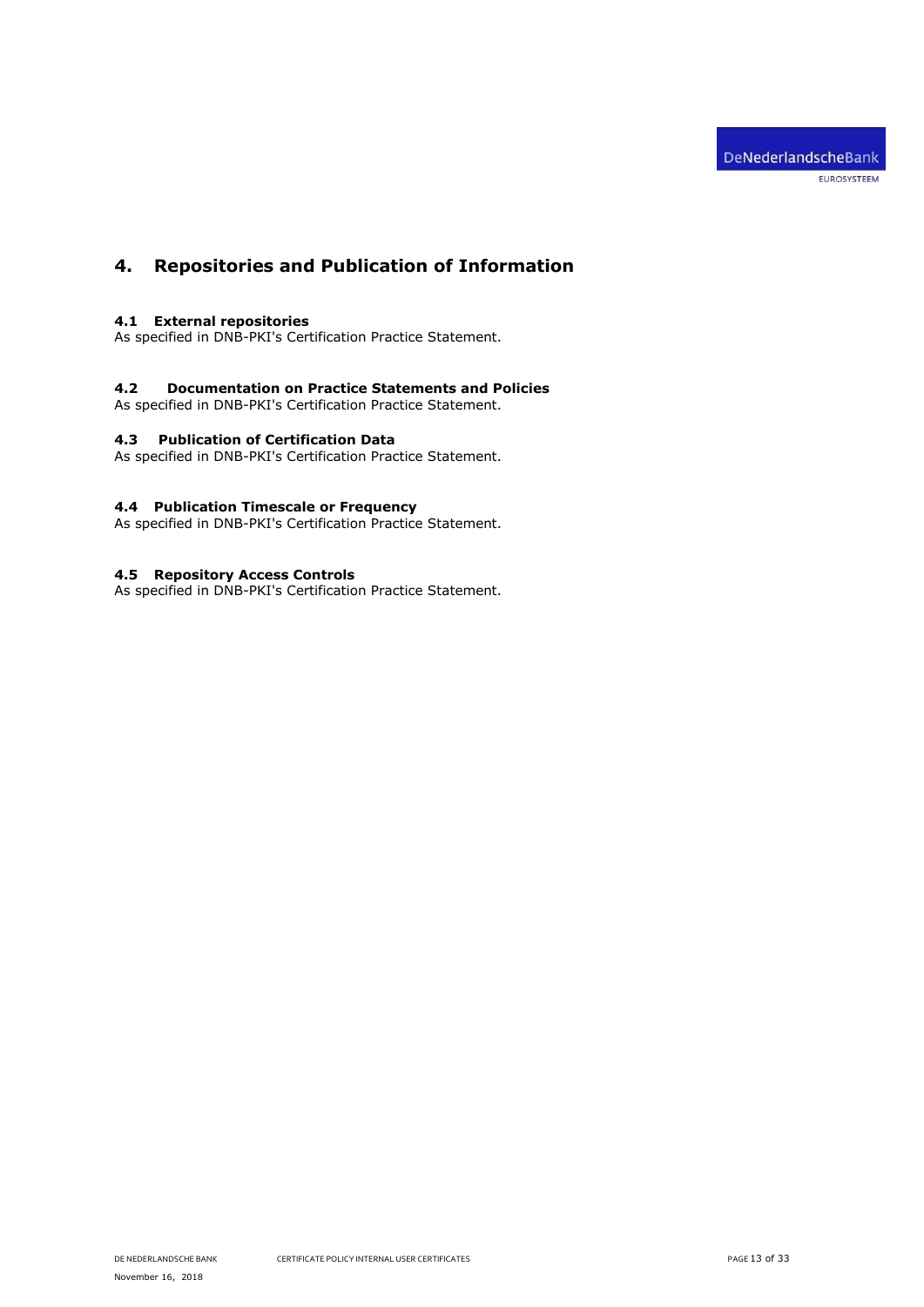# <span id="page-13-0"></span>**5. Identification and Authentication**

# <span id="page-13-2"></span><span id="page-13-1"></span>**5.1 Naming**

# **5.1.1 Types of names**

The name of the certificate issued (Distinguished Name = DN) must comply with the X.509 standard.

| Name                            | Description                |
|---------------------------------|----------------------------|
| Common Name (CN)                | Unique DNB user identifier |
| Organizational Unit (OU)        | Users, Divisions           |
| Organization (O)                | De Nederlandsche Bank N.V. |
| Country (C)                     | NL                         |
| Subject Alternative Names (SAN) | CN@dnb.nl                  |

# <span id="page-13-3"></span>**5.1.2 The need for names to be meaningful**

In all cases the Distinguished Name of the certificates must be meaningful and are subject to the rules established in the previous point in this respect.

# <span id="page-13-4"></span>**5.1.3 Rules for interpreting various name formats**

The rule applied by DNB-PKI for the interpretation of the distinguished names for subscribers of the certificates it issues is the ISO/IEC 9595 (X.500) Distinguished Name (DN) standard.

# <span id="page-13-5"></span>**5.1.4 Uniqueness of names**

Certificate DNs may not be repeated. The use of the users unique DNB account code guarantees the uniqueness of the Distinguished Name (DN).

### <span id="page-13-6"></span>**5.1.5 Name dispute resolution procedures**

<span id="page-13-7"></span>As specified in DNB-PKI's Certification Practice Statement.

# **5.1.6 Recognition, authentication, and the role of trademarks**

No stipulation.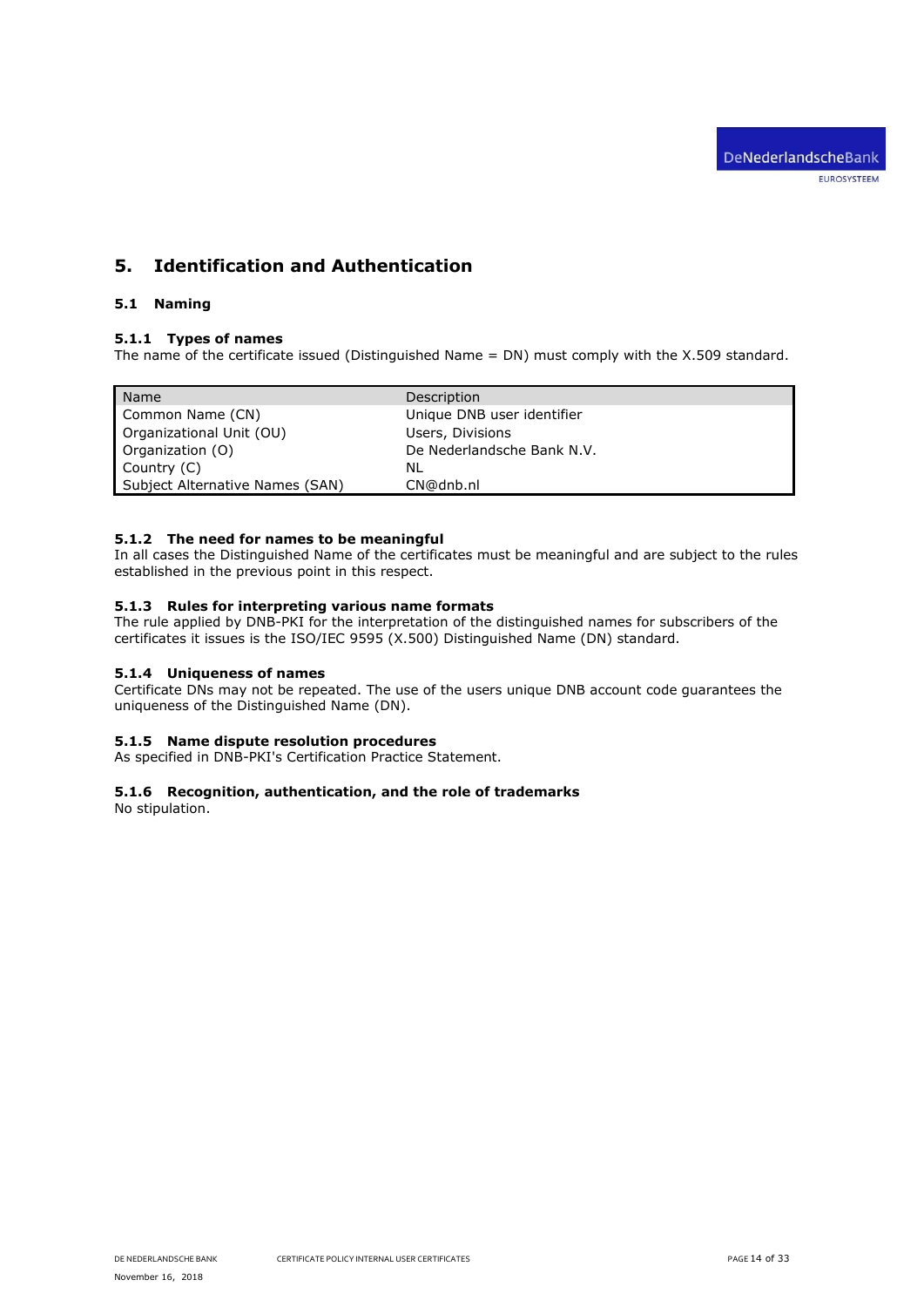# <span id="page-14-1"></span><span id="page-14-0"></span>**5.2 Initial Identity Validation**

## **5.2.1 Means of proof of possession of the private key**

The key pair for the personal certificate is only stored in the cryptographic device of the DNB company card. The owner of the card can give access to this cryptographic device via a PIN. The key pair for some administrator certificates are stored in the cryptographic device of the DNB company card. The owner of the card can give access to this cryptographic device via a PIN.

## <span id="page-14-2"></span>**5.2.2 Identity authentication for an entity**

<span id="page-14-3"></span>Issue of certificates for entities is not considered.

### **5.2.3 Identity authentication for an individual**

Authentication of identity of an individual requires their physical presence and will be identified by way of an identification document valid at law.

### <span id="page-14-4"></span>**5.2.4 Non-verified applicant information**

<span id="page-14-5"></span>All the information stated in the previous section must be verified.

# **5.2.5 Validation of authority**

<span id="page-14-6"></span>No stipulation, given that the issue of certificates for entities is not considered.

## **5.2.6 Criteria for operating with external CAs**

As specified in DNB-PKI's Certification Practice Statement

### <span id="page-14-8"></span><span id="page-14-7"></span>**5.3 Identification and Authentication for Re-key Requests**

### **5.3.1 Identification and authentication requirements for routine re-key**

The individual identification process shall be the same as in the initial validation.

### <span id="page-14-9"></span>**5.3.2 Identification and authentication requirements for re-key after certificate revocation**

The individual identification process shall be the same as in the initial validation.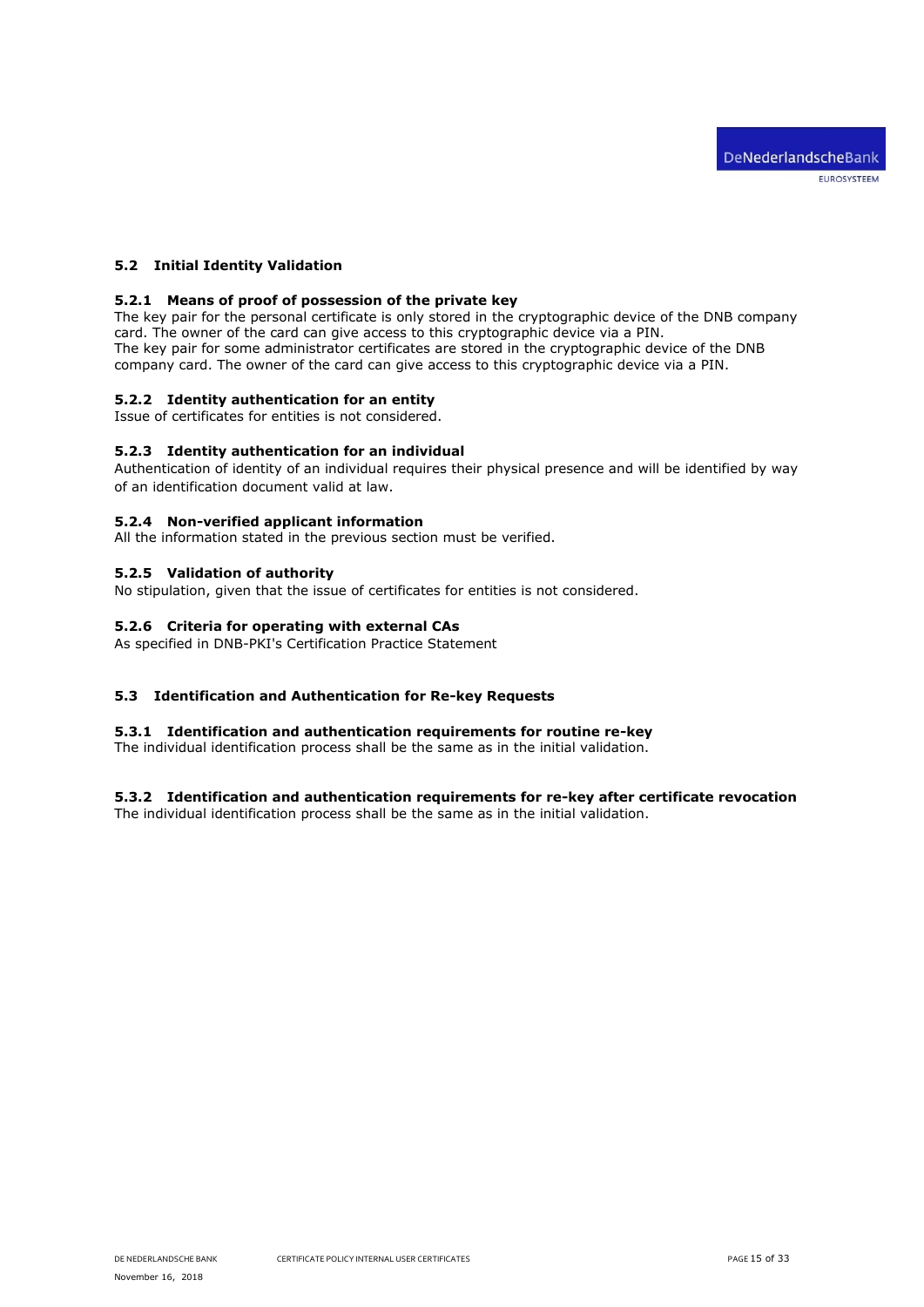# <span id="page-15-0"></span>**6. Certificate Life Cycle Operational Requirements**

# <span id="page-15-2"></span><span id="page-15-1"></span>**6.1 Certificate Application Proces**

# **6.1.1 Who can submit a certificate application?**

De Nederlandsche Bank employees or contracted personnel with access to De Nederlandsche Bank information systems can submit a user certificate.

Application for a certificate does not mean it will be obtained, the RA might refuse to issue the user certificate to any applicant based exclusively on its own criteria and without leading to any liability whatsoever for any consequences may arise from that refusal.

### <span id="page-15-3"></span>**6.1.2 Enrollment process and applicants' responsibilities**

To obtain a user certificate the standard ISO:20000 ITSM change management process is used and consist of the following steps:

- 1. New employees or contracted personnel data is added to internal systems after approval of multiple conditions.
- 2. A change is created and send to an internal department to create a windows account & user certificate request.
- 3. The employee or contracted personnel is authenticated in person.
- 4. The DNB company card for access to the building is transferred to the authenticated person
- 5. The employee or contracted personnel goes to the Service desk with his/her DNB company card for authentication
- 6. The employee or contracted personnel receives the PKI Terms and Conditions document and signs it.
- 7. The Service desk initializes the DNB company card, in presence of the card holder, with a certificate lifecycle management tool. Via this tool the user certificate is transferred to the DNB Company card and a random PIN is generated.
- 8. The DNB company card with the user certificate is transferred to the employee or contracted personnel.
- 9. PIN and instruction about how to change the initial PIN will be transferred to the applicant. The applicant is urged to change the PIN immediately.

To provide confidentiality, separations of duty is in place.

# <span id="page-15-4"></span>**6.1.3 Time limit for processing the certificate applications**

As specified in DNB-PKI's Certification Practice Statement.

# <span id="page-15-6"></span><span id="page-15-5"></span>**6.2 Certificate Acceptance**

### **6.2.1 Form of certificate acceptance**

<span id="page-15-7"></span>As specified in DNB-PKI's Certification Practice Statement.

# **6.2.2 Notification of certificate issuance by the CA to other Authorities**

Not applicable.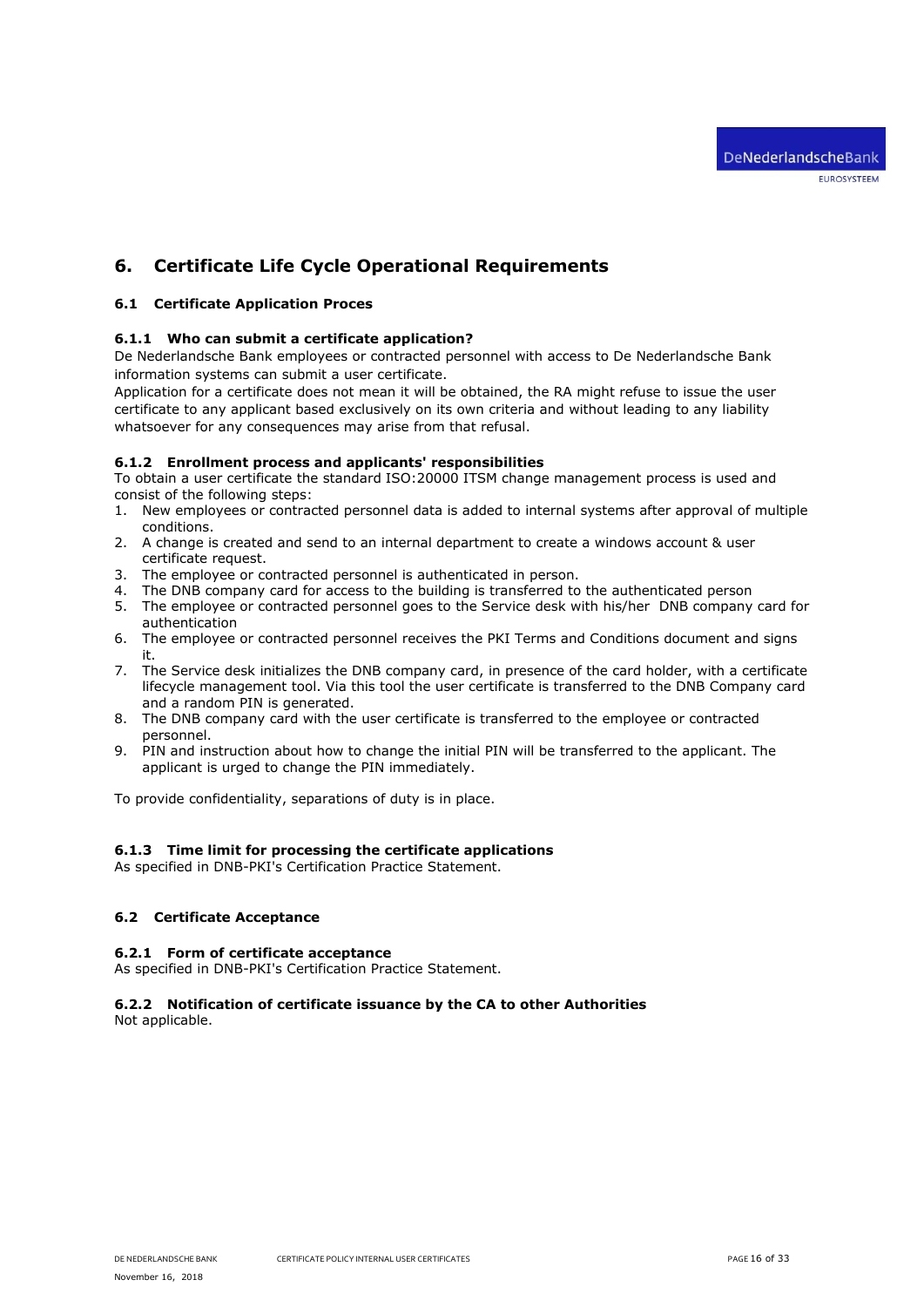# <span id="page-16-1"></span><span id="page-16-0"></span>**6.3 Key Pair and Certificate Usage**

#### **6.3.1 Subscribers' use of the private key and certificate** As specified in DNB-PKI's Certification Practice Statement.

<span id="page-16-2"></span>**6.3.2 Relying parties' use of the public key and the certificate** As specified in DNB-PKI's Certification Practice Statement.

# <span id="page-16-4"></span><span id="page-16-3"></span>**6.4 Certificate Renewal**

**6.4.1 Circumstances for certificate renewal with no key changeover** As specified in DNB-PKI's Certification Practice Statement.

# <span id="page-16-6"></span><span id="page-16-5"></span>**6.5 Certificate Re-key**

# **6.5.1 Circumstances for certificate renewal with key changeover**

<span id="page-16-7"></span>As specified in DNB-PKI's Certification Practice Statement.

# **6.5.2 Who may request certificate renewal?**

<span id="page-16-8"></span>See section *Who can submit a certificate application*

# **6.5.3 Procedures for processing certificate renewal requests with key changeover**

<span id="page-16-9"></span>See section *Enrollment process and applicants' responsibilities*

## **6.5.4 Notification of the new certificate issuance to the certificate subscriber**

<span id="page-16-10"></span>See section *Enrollment process and applicants' responsibilities*

### **6.5.5 Manner of acceptance of certificates with changed keys**

Each user will only be entitled to use one set of activated keys. As a result there will be no added value for resigning a new T&C form as the previous certificates have been revoked prior to distributing new ones.

### <span id="page-16-11"></span>**6.5.6 Publication of certificates with the new keys by the CA**

<span id="page-16-12"></span>Not applicable.

# **6.5.7 Notification of certificate issuance by the CA to other Authorities**

Not applicable.

# <span id="page-16-14"></span><span id="page-16-13"></span>**6.6 Certificate Modification**

### **6.6.1 Circumstances for certificate modification**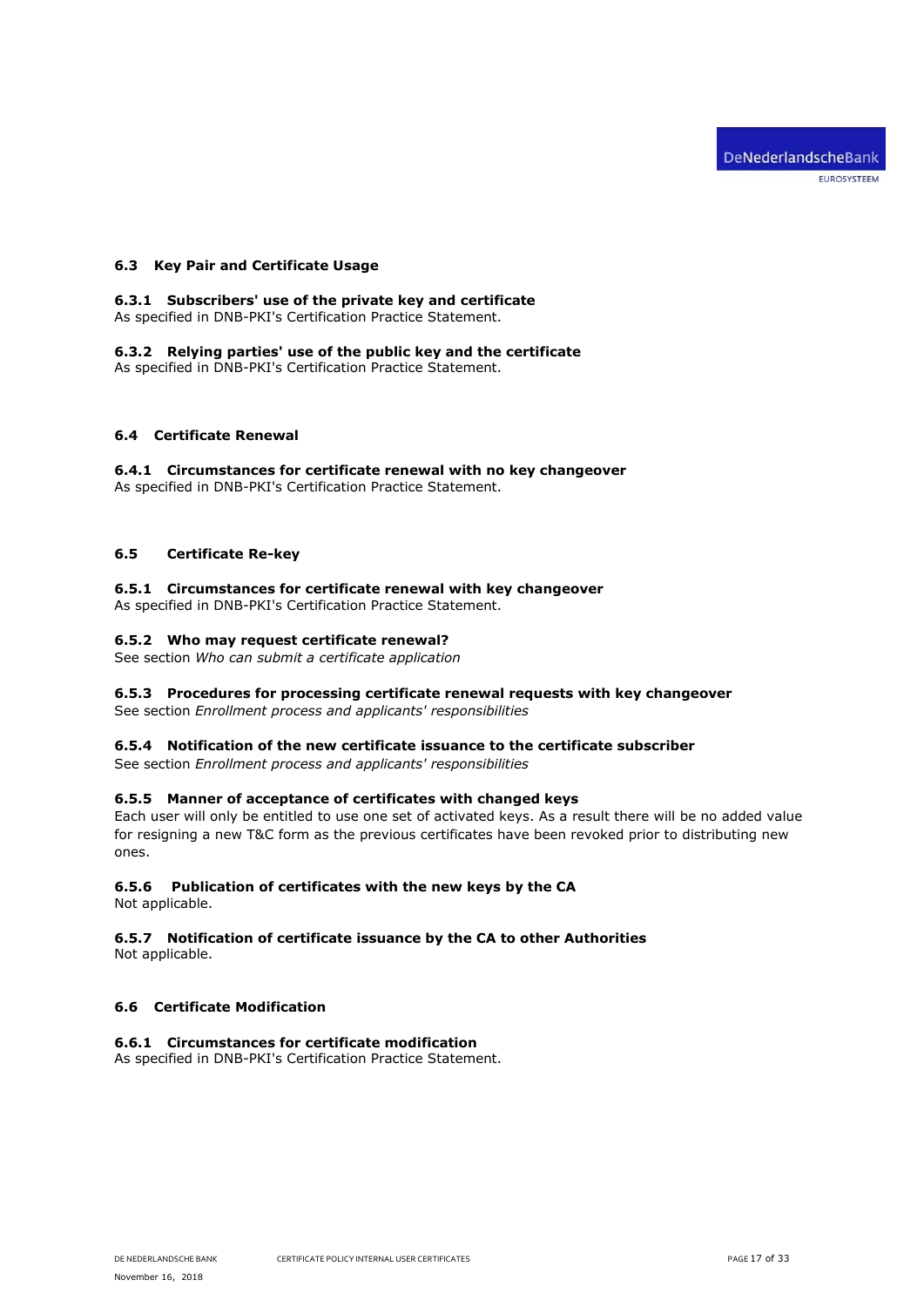## <span id="page-17-1"></span><span id="page-17-0"></span>**6.7 Certificate Revocation and Suspension**

### **6.7.1 Circumstances for revocation**

<span id="page-17-2"></span>As specified in DNB-PKI's Certification Practice Statement.

### **6.7.2 Who can request revocation?**

<span id="page-17-3"></span>As specified in DNB-PKI's Certification Practice Statement.

### **6.7.3 Procedures for requesting certificate revocation**

<span id="page-17-4"></span>The standard ISO:20000 ITSM change management process is used.

### **6.7.4 Revocation request grace period**

<span id="page-17-5"></span>As specified in DNB-PKI's Certification Practice Statement.

# **6.7.5 Time limit for the CA to process the revocation request**

<span id="page-17-6"></span>Requests for revocation of user certificates are processed immediately.

### **6.7.6 Requirements for revocation verification by relying parties**

Verification of revocations is mandatory for each use made of a user certificate, a CRL is available to check the status of the certificate.

## <span id="page-17-7"></span>**6.7.7 CRL issuance frequency**

<span id="page-17-8"></span>As specified in DNB-PKI's Certification Practice Statement.

# **6.7.8 Maximum latency between the generation of CRLs and their publication**

The maximum time allowed between generation of the CRLs and their publication in the repository is 6 hours.

### <span id="page-17-9"></span>**6.7.9 Online certificate revocation status checking availability**

<span id="page-17-10"></span>As specified in DNB-PKI's Certification Practice Statement.

# **6.7.10 Online revocation checking requirements**

<span id="page-17-11"></span>As specified in DNB-PKI's Certification Practice Statement.

### **6.7.11 Special requirements for the renewal of compromised keys**

<span id="page-17-12"></span>There are no variations to the aforementioned clauses for revocation due to private key compromise.

### **6.7.12 Causes for suspension**

An internal user certificate will not be suspended. Might there be a reason for suspension the certificate will be revoked.

# <span id="page-17-13"></span>**6.7.13 Who can request the suspension?**

<span id="page-17-14"></span>No stipulation.

# **6.7.14 Procedure for requesting certificate suspension**

<span id="page-17-15"></span>No stipulation.

### **6.7.15 Suspension period limits**

No stipulation.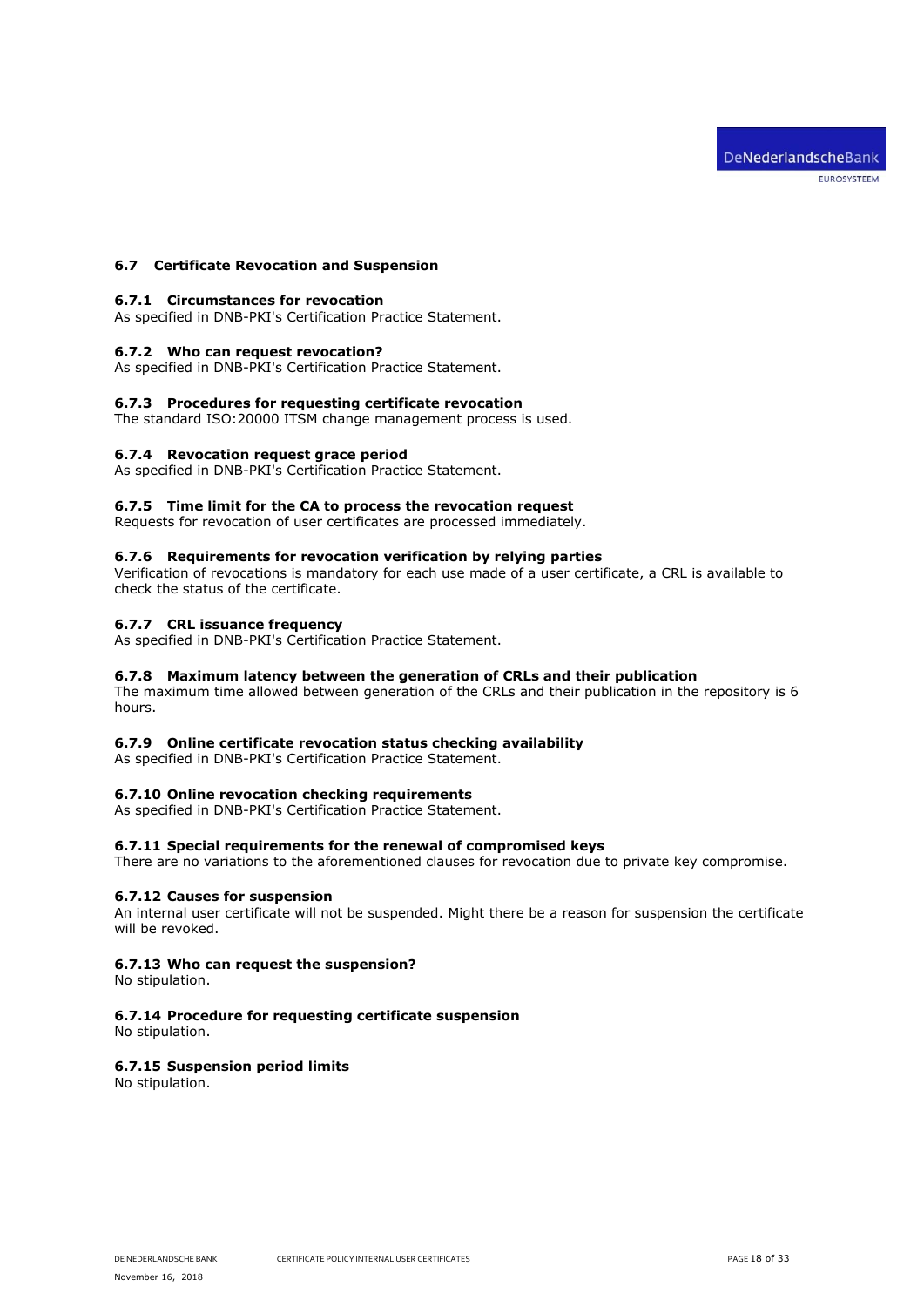# <span id="page-18-1"></span><span id="page-18-0"></span>**6.8 Certificate status services**

### **6.8.1 Operational characteristics**

<span id="page-18-2"></span>As specified in DNB-PKI's Certification Practice Statement.

### **6.8.2 Service availability**

<span id="page-18-3"></span>As specified in DNB-PKI's Certification Practice Statement.

## **6.8.3 Additional features**

As specified in DNB-PKI's Certification Practice Statement.

# <span id="page-18-4"></span>**6.9 End of Subscription**

As specified in DNB-PKI's Certification Practice Statement.

# <span id="page-18-6"></span><span id="page-18-5"></span>**6.10 Key Escrow and Recovery**

# **6.10.1 Key escrow and recovery practices and policies**

The only private keys that are archived in the Key Archive are the keys corresponding to encryption certificates, which are part of the personal certificate package.

De Nederlandsche Bank employees or contracted personnel with access to De Nederlandsche Bank information systems are authorized to request recovery of their own keys using the ISO:20000 ITSM change management process.

Once the request has been approved, members of Department Information Security Management in the role of Key Archive Administrators act as follows:

- 1 Once verified the signed request, one of the Key Archive Administrators, in presence of the second, accesses the Registration Authority application to recover from the Key Archive a PKCS#12 file with the encryption private key.
- 2 The second Key Archive Administrator enters the PIN required to protect the PKCS#12 file.
- 3 The second Key Archive Administrator facilitates the PIN to the requestor.
- 4 The first Key Archive Administrator facilitates the recovered PKCS#12 file to the requestor.

# <span id="page-18-7"></span>**6.10.2 Session key protection and recovery policies and practices**

No stipulation.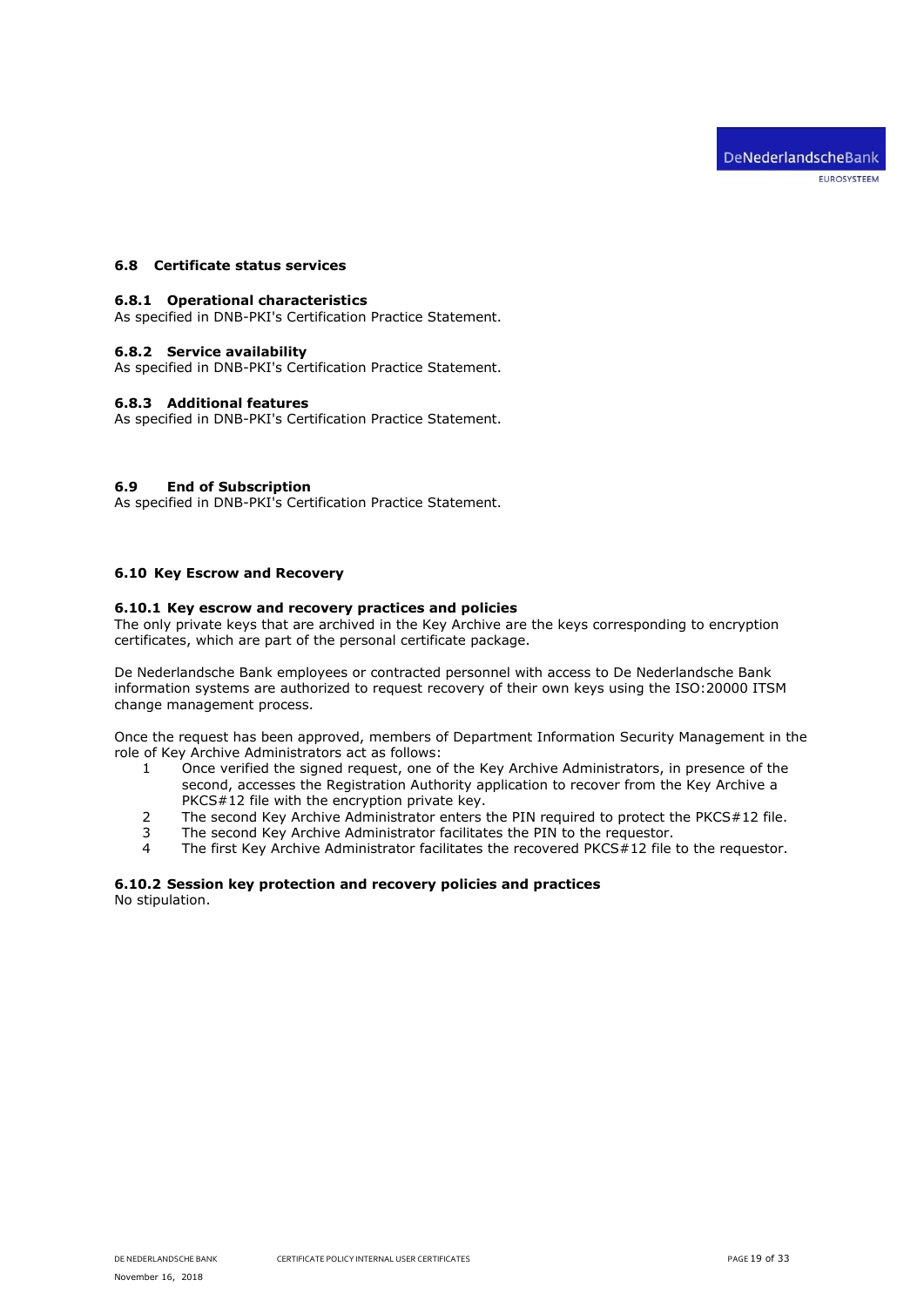# <span id="page-19-1"></span><span id="page-19-0"></span>**7. Management, Operational, and Physical Controls**

# <span id="page-19-2"></span>**7.1 Physical Security Controls**

### **7.1.1 Site location and construction**

<span id="page-19-3"></span>As specified in DNB-PKI's Certification Practice Statement.

### **7.1.2 Physical access**

<span id="page-19-4"></span>As specified in DNB-PKI's Certification Practice Statement.

# **7.1.3 Power and air-conditioning**

<span id="page-19-5"></span>As specified in DNB-PKI's Certification Practice Statement.

### **7.1.4 Water exposure**

<span id="page-19-6"></span>As specified in DNB-PKI's Certification Practice Statement.

# **7.1.5 Fire prevention and protection**

<span id="page-19-7"></span>As specified in DNB-PKI's Certification Practice Statement.

# **7.1.6 Storage system**

<span id="page-19-8"></span>As specified in DNB-PKI's Certification Practice Statement.

## **7.1.7 Waste disposal**

<span id="page-19-9"></span>As specified in DNB-PKI's Certification Practice Statement.

### **7.1.8 Offsite backup**

As specified in DNB-PKI's Certification Practice Statement.

# <span id="page-19-11"></span><span id="page-19-10"></span>**7.2 Procedural controls**

# **7.2.1 Roles responsible for PKI control and management**

As specified in DNB-PKI's Certification Practice Statement.

### <span id="page-19-13"></span><span id="page-19-12"></span>**7.3 Personnel Security Control**

# **7.3.1 Requirements concerning professional qualification, knowledge and experience** As specified in DNB-PKI's Certification Practice Statement.

### <span id="page-19-14"></span>**7.3.2 Background checks and clearance procedures**

<span id="page-19-15"></span>As specified in DNB-PKI's Certification Practice Statement.

### **7.3.3 Training requirements**

<span id="page-19-16"></span>As specified in DNB-PKI's Certification Practice Statement.

### **7.3.4 Retraining requirements and frequency**

<span id="page-19-17"></span>As specified in DNB-PKI's Certification Practice Statement.

### **7.3.5 Frequency and sequence for job rotation**

<span id="page-19-18"></span>As specified in DNB-PKI's Certification Practice Statement.

# **7.3.6 Sanctions for unauthorised actions**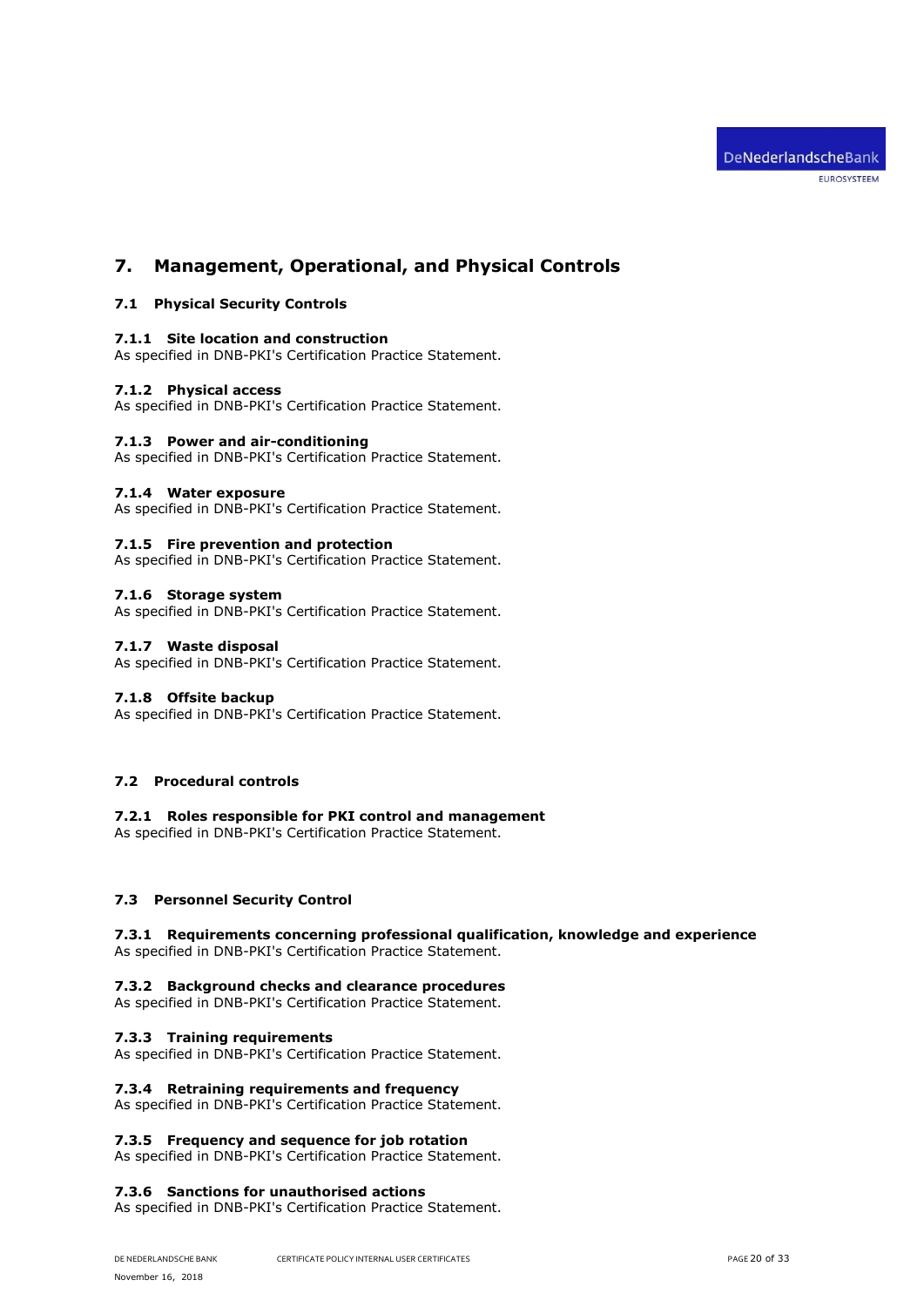## <span id="page-20-0"></span>**7.3.7 Requirements for third party contracting**

<span id="page-20-1"></span>As specified in DNB-PKI's Certification Practice Statement.

### **7.3.8 Documentation supplied to personnel**

As specified in DNB-PKI's Certification Practice Statement.

# <span id="page-20-3"></span><span id="page-20-2"></span>**7.4 Audit Logging Procedures**

### **7.4.1 Types of events recorded**

<span id="page-20-4"></span>As specified in DNB-PKI's Certification Practice Statement.

# **7.4.2 Frequency with which audit logs are processed**

<span id="page-20-5"></span>As specified in DNB-PKI's Certification Practice Statement.

### **7.4.3 Period for which audit logs are kept**

<span id="page-20-6"></span>As specified in DNB-PKI's Certification Practice Statement.

### **7.4.4 Audit log protection**

<span id="page-20-7"></span>As specified in DNB-PKI's Certification Practice Statement.

# **7.4.5 Audit log back up procedures**

<span id="page-20-8"></span>As specified in DNB-PKI's Certification Practice Statement.

# **7.4.6 Audit data collection system (internal vs. external)**

<span id="page-20-9"></span>As specified in DNB-PKI's Certification Practice Statement.

### **7.4.7 Notification to the subject who caused the event**

<span id="page-20-10"></span>As specified in DNB-PKI's Certification Practice Statement.

### **7.4.8 Vulnerability assessment**

As specified in DNB-PKI's Certification Practice Statement.

# <span id="page-20-12"></span><span id="page-20-11"></span>**7.5 Records Archive**

### **7.5.1 Types of records archived**

<span id="page-20-13"></span>As specified in DNB-PKI's Certification Practice Statement.

### **7.5.2 Archive retention period**

<span id="page-20-14"></span>As specified in DNB-PKI's Certification Practice Statement.

### **7.5.3 Archive protection**

<span id="page-20-15"></span>As specified in DNB-PKI's Certification Practice Statement.

### **7.5.4 Archive backup procedures**

<span id="page-20-16"></span>As specified in DNB-PKI's Certification Practice Statement.

### **7.5.5 Requirements for time-stamping records**

<span id="page-20-17"></span>As specified in DNB-PKI's Certification Practice Statement.

### **7.5.6 Audit data archive system (internal vs. external)**

<span id="page-20-18"></span>As specified in DNB-PKI's Certification Practice Statement.

### **7.5.7 Procedures to obtain and verify archived information**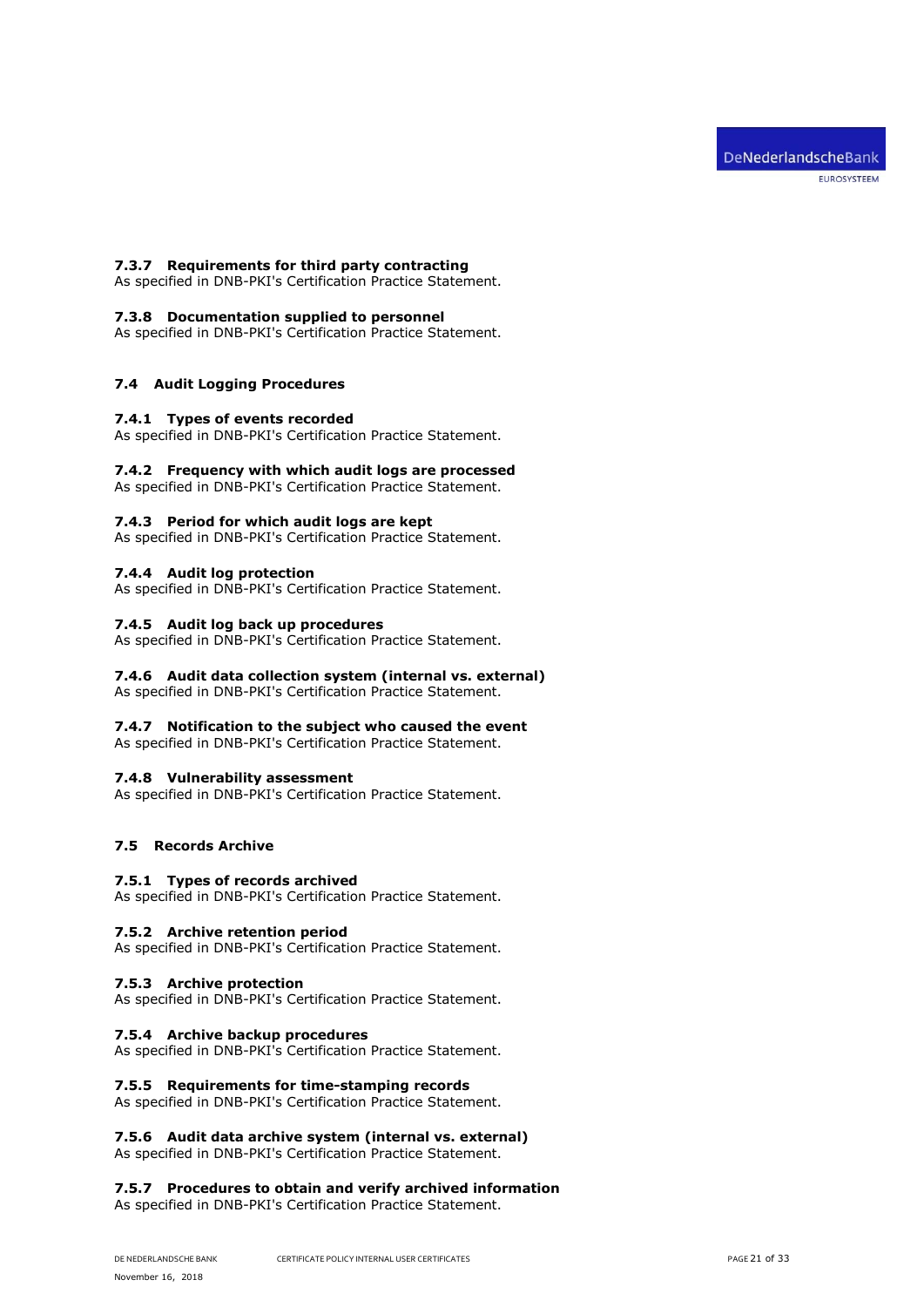## <span id="page-21-0"></span>**7.6 CA Key Changeover**

As specified in DNB-PKI's Certification Practice Statement.

# <span id="page-21-1"></span>**7.7 Compromised Key and Disaster Recovery**

# <span id="page-21-2"></span>**7.7.1 Incident and compromise handling procedures**

<span id="page-21-3"></span>As specified in DNB-PKI's Certification Practice Statement.

# **7.7.2 Corruption of computing resources, software, and/or data**

<span id="page-21-4"></span>As specified in DNB-PKI's Certification Practice Statement.

#### **7.7.3 Action procedures in the event of compromise of an Authority's private key** As specified in DNB-PKI's Certification Practice Statement.

<span id="page-21-5"></span>

# **7.7.4 Installation following a natural disaster or another type of catastrophe**

As specified in DNB-PKI's Certification Practice Statement.

# <span id="page-21-7"></span><span id="page-21-6"></span>**7.8 CA or RA Termination**

# **7.8.1 Certification Authority**

<span id="page-21-8"></span>As specified in DNB-PKI's Certification Practice Statement.

# **7.8.2 Registration Authority**

No stipulation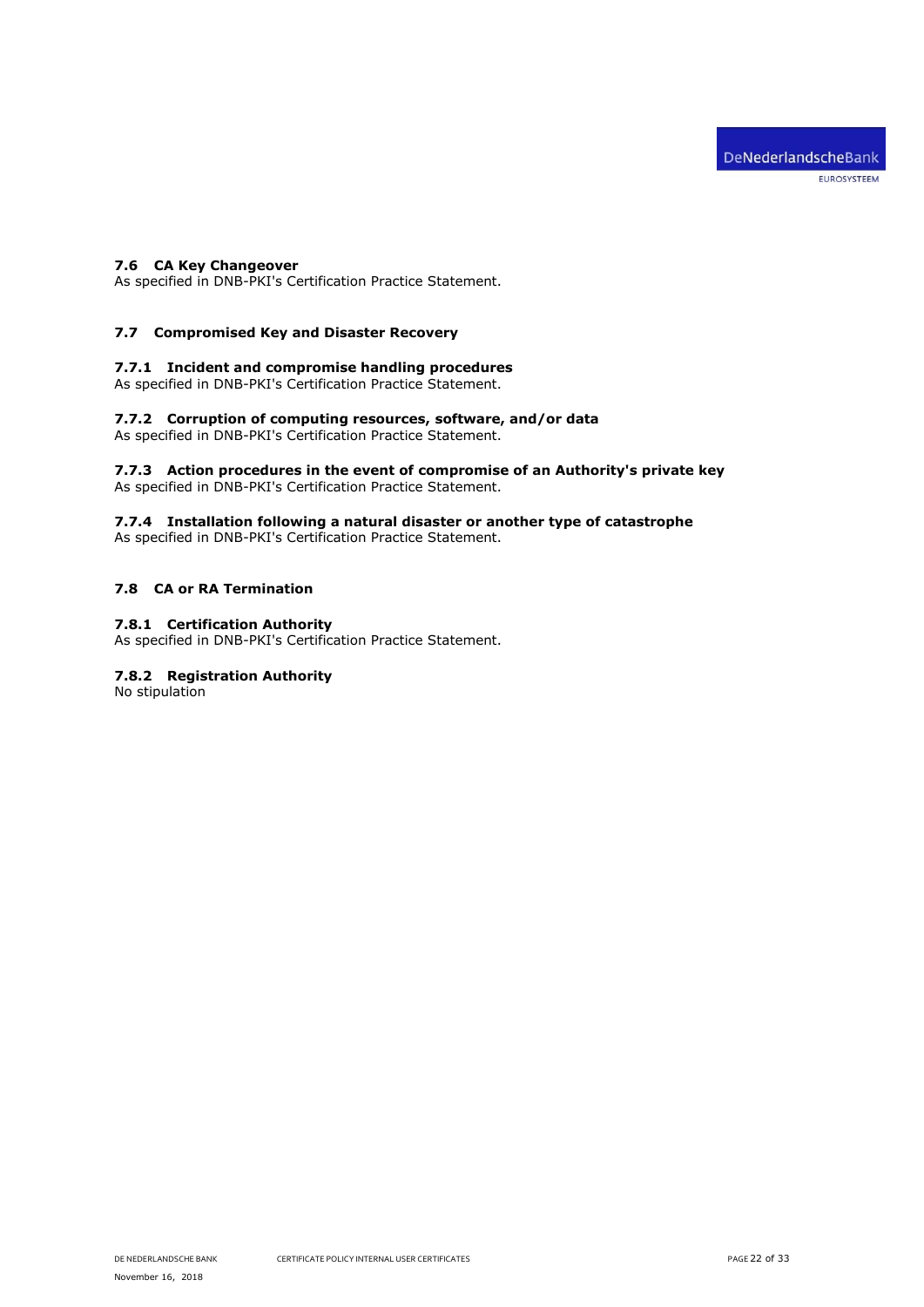# <span id="page-22-0"></span>**8. Technical Security Controls**

This paragraph describes the technical security controls for issuing certificates under this CP. For other information see DNB-PKI's Certification Practice Statement.

# <span id="page-22-2"></span><span id="page-22-1"></span>**8.1 Key pair Generation and Installation**

### **8.1.1 Key pair generation**

<span id="page-22-3"></span>As specified in DNB-PKI's Certification Practice Statement.

# **8.1.2 Delivery of private keys to subscribers**

<span id="page-22-4"></span>See section *Who can submit a certificate application*

### **8.1.3 Delivery of the public key to the certificate issuer**

<span id="page-22-5"></span>The public key is generated by the DNB-PKI Corporate CA and therefore delivery is not applicable.

### **8.1.4 Delivery of the CA's public key to relying parties**

<span id="page-22-6"></span>As specified in DNB-PKI's Certification Practice Statement.

### **8.1.5 Key sizes**

<span id="page-22-7"></span>The key size for internal user certificates is minimal 2048 bits

### **8.1.6 Public key generation parameters and quality checks**

Component public keys are encoded pursuant to RFC 5280 and PKCS#1. The key generation algorithm is the RSA.

# <span id="page-22-8"></span>**8.1.7 Accepted Key usage (KeyUsage field in X.509 v3)**

As specified in DNB-PKI's Certification Practice Statement.

### <span id="page-22-10"></span><span id="page-22-9"></span>**8.2 Private Key Protection and Cryptographic device Engineering Controls**

### **8.2.1 Cryptographic device standards**

<span id="page-22-11"></span>As specified in DNB-PKI's Certification Practice Statement.

### **8.2.2 Private key multi-person (k out of n) control**

<span id="page-22-12"></span>As specified in DNB-PKI's Certification Practice Statement.

### **8.2.3 Escrow of private keys**

<span id="page-22-13"></span>As specified in DNB-PKI's Certification Practice Statement.

### **8.2.4 Private key backup copy**

<span id="page-22-14"></span>As specified in DNB-PKI's Certification Practice Statement.

### **8.2.5 Private key archive**

The DNB-PKI Corporate CA, once the internal user certificates issuance process has finalized, does not keep a copy of its private key and, therefore, the private key can only be found on the corresponding cryptographic card held by the subscriber.

### <span id="page-22-15"></span>**8.2.6 Private key transfer into or from a cryptographic device**

<span id="page-22-16"></span>No stipulation.

### **8.2.7 Private key storage in a cryptographic device**

Internal user certificates are stored on the cryptographic device of the DNB company card from the subscriber. This device has at least FIPS 140-2 Level 3 certification.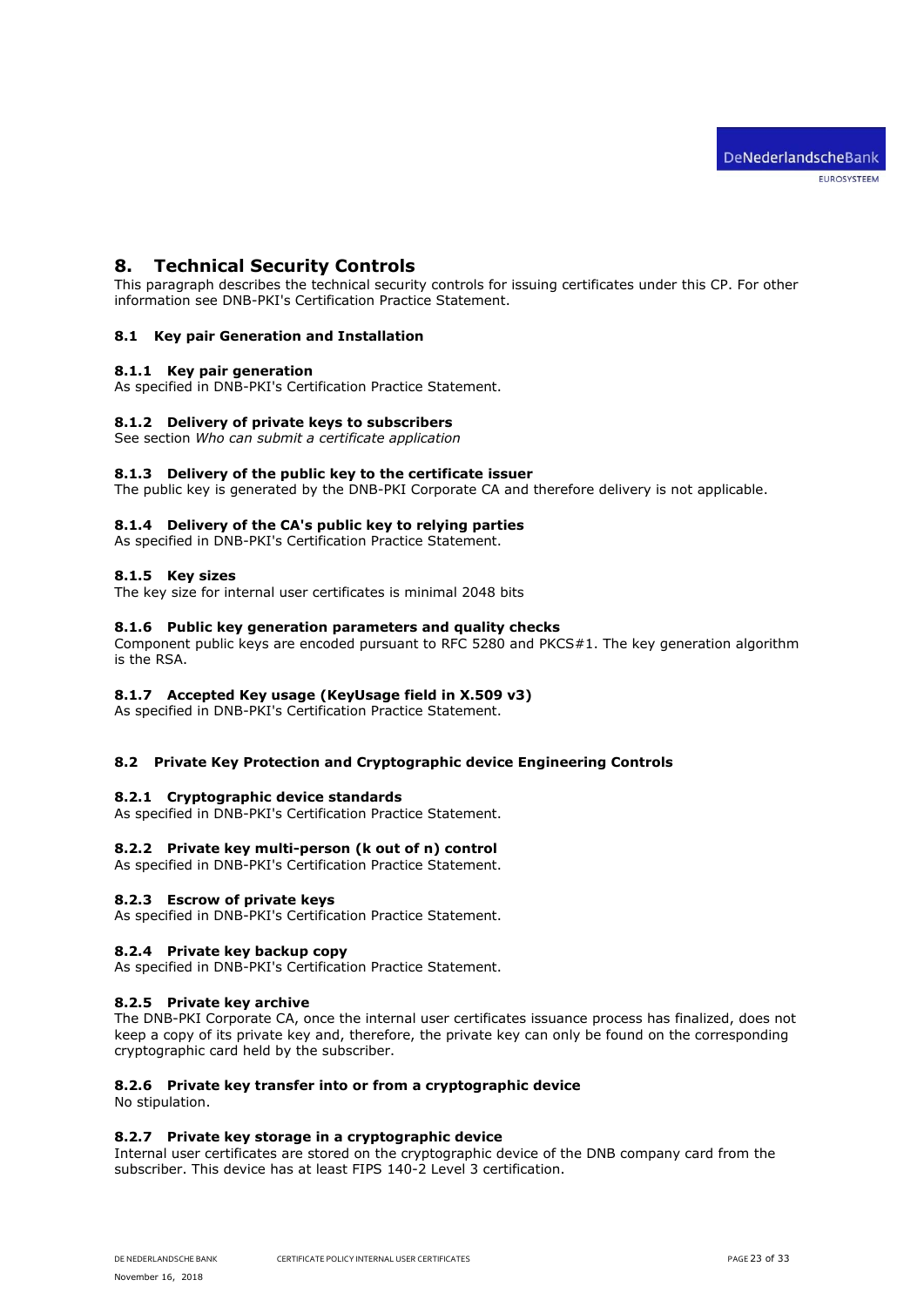# <span id="page-23-0"></span>**8.2.8 Private key activation method**

For internal user certificates procedures and software is in place to create a key pair. Due to separation of duty one department will create the keys, another department will transfer is to the corresponding DNB company card. When needed for email encryption a separate procedure is available to transfer the keys to the corresponding hardware.

# <span id="page-23-1"></span>**8.2.9 Private key deactivation method**

For deactivating the keys of a user the System Administrator, with authorization from two HSM Administrators, shall fulfill this request via existing procedures.

### <span id="page-23-2"></span>**8.2.10 Private key destruction method**

<span id="page-23-3"></span>As specified in DNB-PKI's Certification Practice Statement.

### **8.2.11 Cryptographic device classification**

As specified in DNB-PKI's Certification Practice Statement.

### <span id="page-23-5"></span><span id="page-23-4"></span>**8.3 Computer Security Controls**

# **8.3.1 Specific security technical requirements**

<span id="page-23-6"></span>As specified in DNB-PKI's Certification Practice Statement.

# **8.3.2 Computer security evaluation**

As specified in DNB-PKI's Certification Practice Statement.

# <span id="page-23-7"></span>**8.4 Life cycle security controls**

As specified in DNB-PKI's Certification Practice Statement.

## <span id="page-23-8"></span>**8.5 Network Security Controls**

As specified in DNB-PKI's Certification Practice Statement.

# <span id="page-23-9"></span>**8.6 Time-stamping**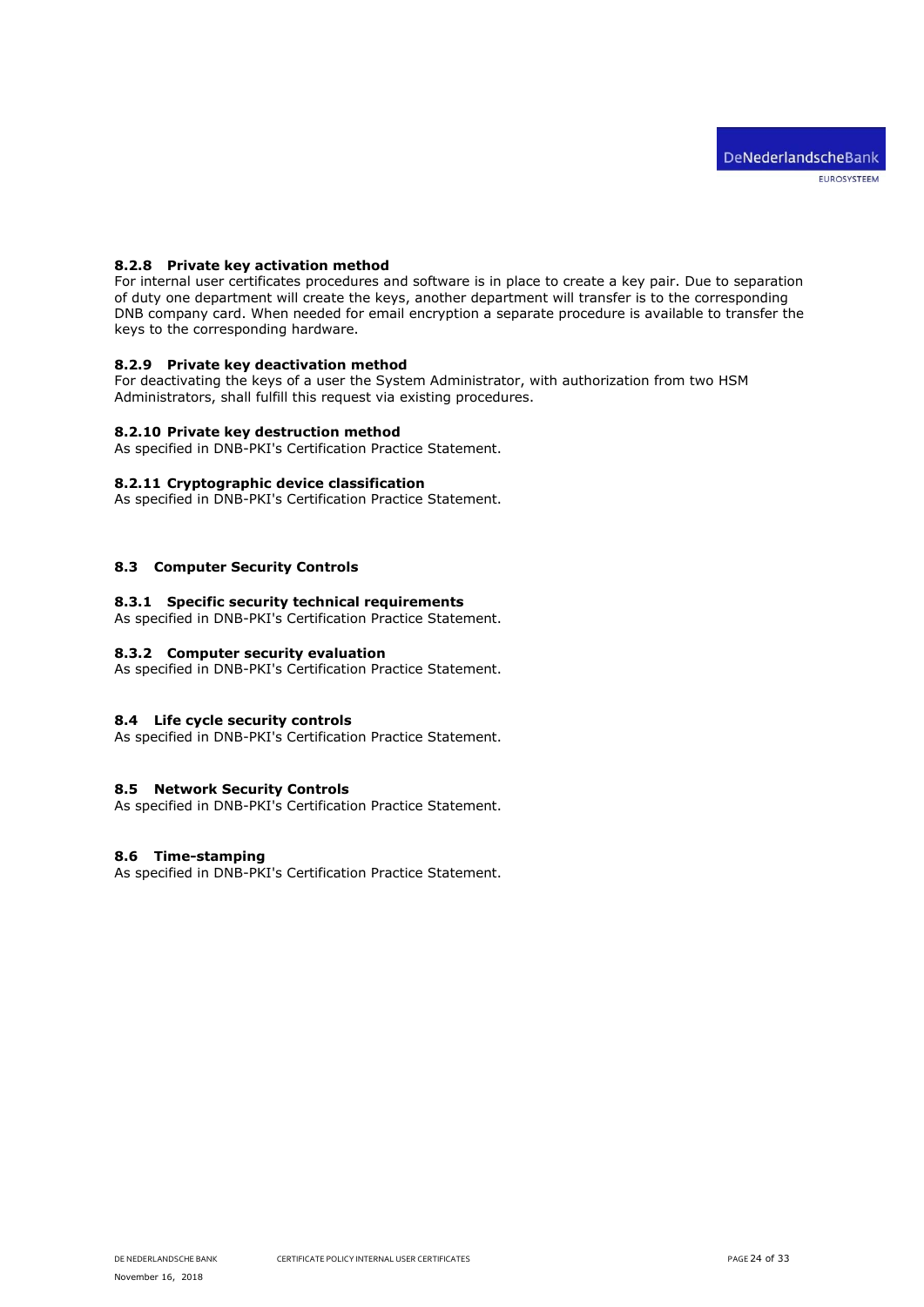# <span id="page-24-0"></span>**9. Certificate and CRL Profiles**

# <span id="page-24-2"></span><span id="page-24-1"></span>**9.1 Certificate Profile**

# **9.1.1 Version number**

<span id="page-24-3"></span>Internal user certificates use the X.509 version 3 (X.509 v3) standard.

# **9.1.2 Certificate extensions**

The certificate extensions used generically are as specified in DNB-PKI's Certification Practice Statement. Below are the fields for internal user certificates:

|                | <b>FIELD</b>              | <b>CONTENT</b>                   | <b>CRITICAL extensions</b> |
|----------------|---------------------------|----------------------------------|----------------------------|
|                | Version                   | V <sub>3</sub>                   |                            |
| 2              | Serial Number             | Random                           |                            |
| 3              | Signature Algorithm       | sha256 RSA                       |                            |
| 4              | Issuer Distinguished Name | CN=DNBNL-CA1                     |                            |
|                |                           | O=De Nederlandsche Bank N.V.     |                            |
|                |                           | $C = NL$                         |                            |
| 5              | Lifetime                  | 5 years                          |                            |
| 6              | Subject                   | $E =$ <email address=""></email> |                            |
|                |                           | $CN = <$ Account number $>$      |                            |
|                |                           | $OU=Users$                       |                            |
|                |                           | OU=Divisions                     |                            |
|                |                           | $O = DNB$                        |                            |
|                |                           | $C = NL$                         |                            |
| $\overline{7}$ | Subject Public Key Info   | Algorithm:                       |                            |
|                |                           | <b>RSA Encryption</b>            |                            |
|                |                           | Minimum key length: 2048 (big    |                            |
|                |                           | string)                          |                            |
| 8              | Key Usage                 | Digital Signature,               | <b>YES</b>                 |
|                |                           | Key Encipherment                 |                            |
| 9              | Enhanced Key Usage        | Smart Card Logon                 |                            |
|                |                           | <b>Client Authentication</b>     |                            |

# **Table authentication certificate profile:**

# **Table secure e-mail certificate profile:**

|                | <b>FIELD</b>                     | <b>CONTENT</b>                | <b>CRITICAL extensions</b> |
|----------------|----------------------------------|-------------------------------|----------------------------|
|                | Version                          | V3                            |                            |
| 2              | Serial Number                    | Random                        |                            |
| 3              | Signature Algorithm              | sha256 RSA                    |                            |
| $\overline{4}$ | <b>Issuer Distinguished Name</b> | $CN = DNBNL-CA1$              |                            |
|                |                                  | O=De Nederlandsche Bank N.V.  |                            |
|                |                                  | $C = NL$                      |                            |
| 5              | Lifetime                         | 3 vears                       |                            |
| 6              | Subject                          | $CN = <$ Account number $>$   |                            |
|                |                                  | E= <email address=""></email> |                            |
| $\overline{7}$ | Subject Public Key Info          | Algorithm:                    |                            |
|                |                                  | <b>RSA Encryption</b>         |                            |
|                |                                  | Minimum key length: 2048 (big |                            |
|                |                                  | string)                       |                            |
| 8              | <b>Basic Constraints</b>         | End Entity                    | <b>YES</b>                 |
| $\mathbf{q}$   | Key Usage                        | Digital Signature,            | <b>YES</b>                 |
|                |                                  | Key Encipherment,             |                            |
|                |                                  | Data Encipherment             |                            |
| 10             | Enhanced Key Usage               | Secure Email                  |                            |
|                |                                  | <b>Client Authentication</b>  |                            |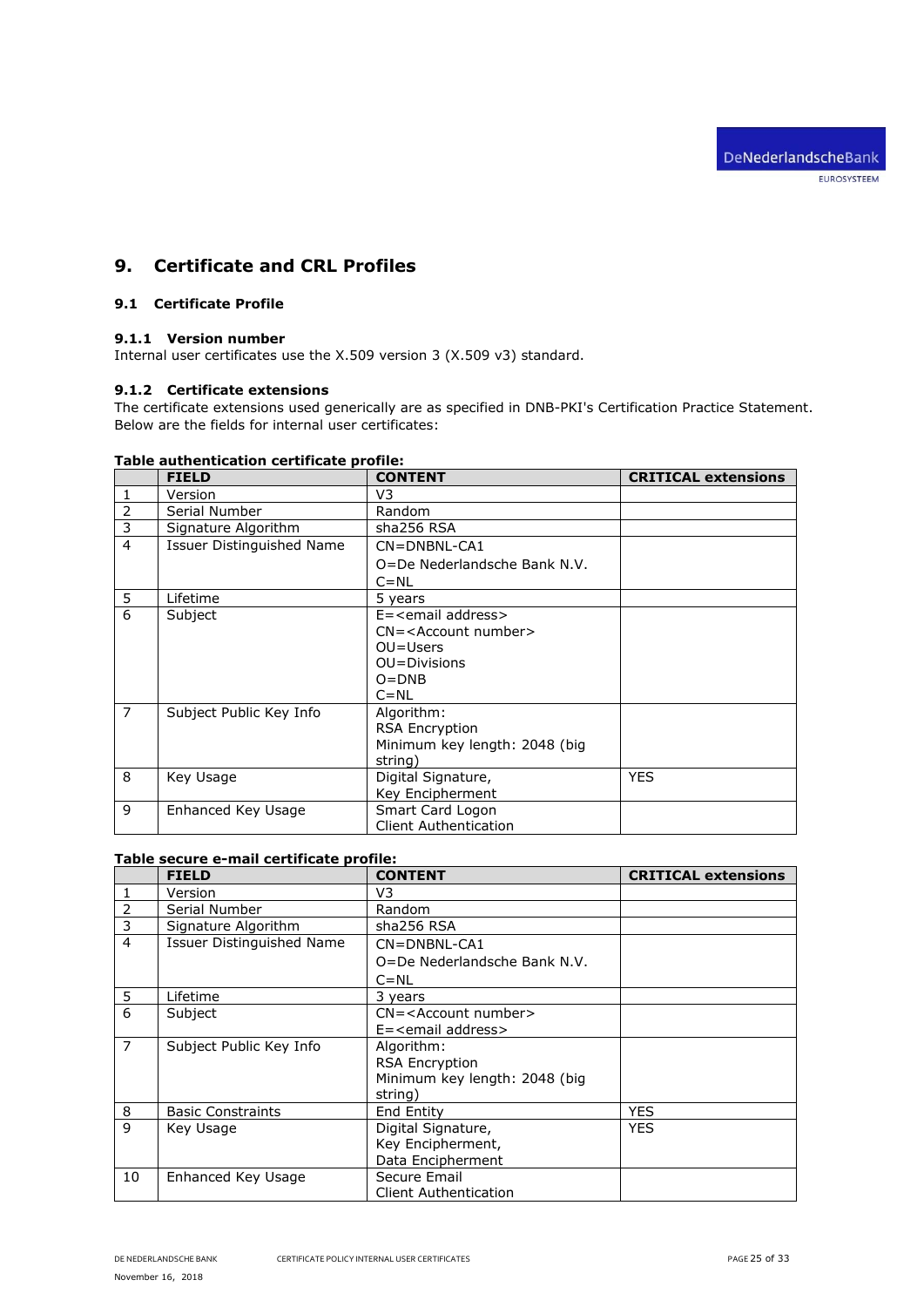# <span id="page-25-0"></span>**9.1.3 Algorithm Object Identifiers (OID)**

As specified in DNB-PKI's Certification Practice Statement.

# <span id="page-25-1"></span>**9.1.4 Name formats**

<span id="page-25-2"></span>As specified in DNB-PKI's Certification Practice Statement.

# **9.1.5 Name constraints**

<span id="page-25-3"></span>As specified in DNB-PKI's Certification Practice Statement.

### **9.1.6 Certificate Policy Object Identifiers (OID)**

As specified in DNB-PKI's Certification Practice Statement.

#### <span id="page-25-4"></span>**9.1.7 Use of the "PolicyConstraints" extension** No stipulation.

<span id="page-25-5"></span>

# **9.1.8 Syntax and semantics of the "PolicyQualifier**

As specified in DNB-PKI's Certification Practice Statement.

# <span id="page-25-6"></span>**9.1.9 Processing semantics for the critical "CertificatePolicy" extension**

No stipulation.

# <span id="page-25-7"></span>**9.2 CRL Profile**

# <span id="page-25-8"></span>**9.2.1 Version number**

As specified in DNB-PKI's Certification Practice Statement.

# <span id="page-25-9"></span>**9.2.2 CRL and extensions**

No stipulation.

# <span id="page-25-11"></span><span id="page-25-10"></span>**9.3 OCSP Profile**

### **9.3.1 Version number(s)**

<span id="page-25-12"></span>As specified in DNB-PKI's Certification Practice Statement.

### **9.3.2 OCSP Extensions**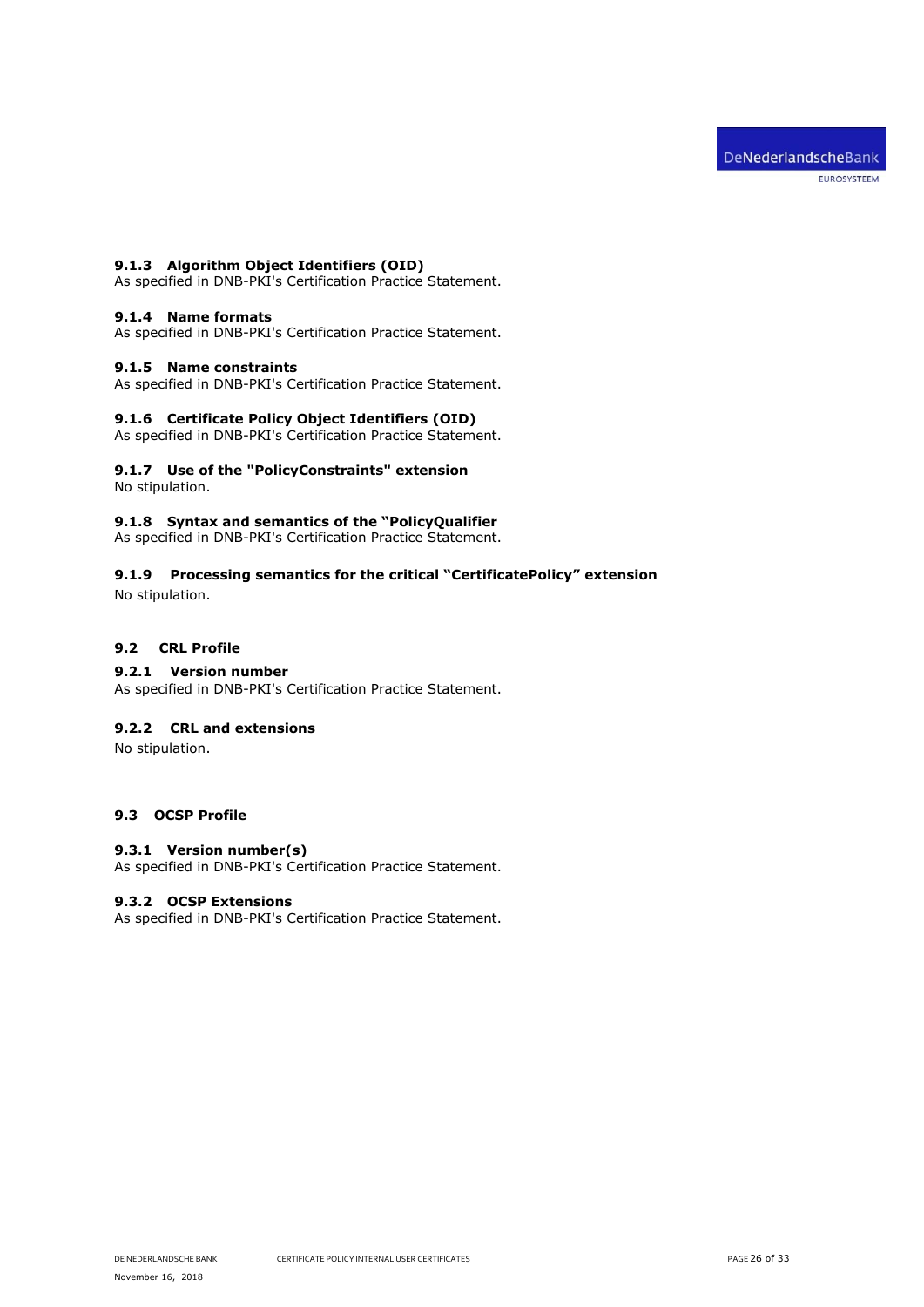# <span id="page-26-0"></span>**10. Compliance Audits and Other Controls**

<span id="page-26-1"></span>**10.1 Frequency or Circumstances of Controls for each Authority**

As specified in DNB-PKI's Certification Practice Statement.

# <span id="page-26-2"></span>**10.2 Identity/Qualifications of the Auditor**

As specified in DNB-PKI's Certification Practice Statement.

# <span id="page-26-3"></span>**10.3 Relationship between the Assessor and the Entity being Assessed**

As specified in DNB-PKI's Certification Practice Statement.

# <span id="page-26-4"></span>**10.4 Aspects Covered by Controls**

As specified in DNB-PKI's Certification Practice Statement.

# <span id="page-26-5"></span>**10.5 Actions Taken as a Result of Deficiencies Found**

As specified in DNB-PKI's Certification Practice Statement.

# <span id="page-26-6"></span>**10.6 Notification of the Results**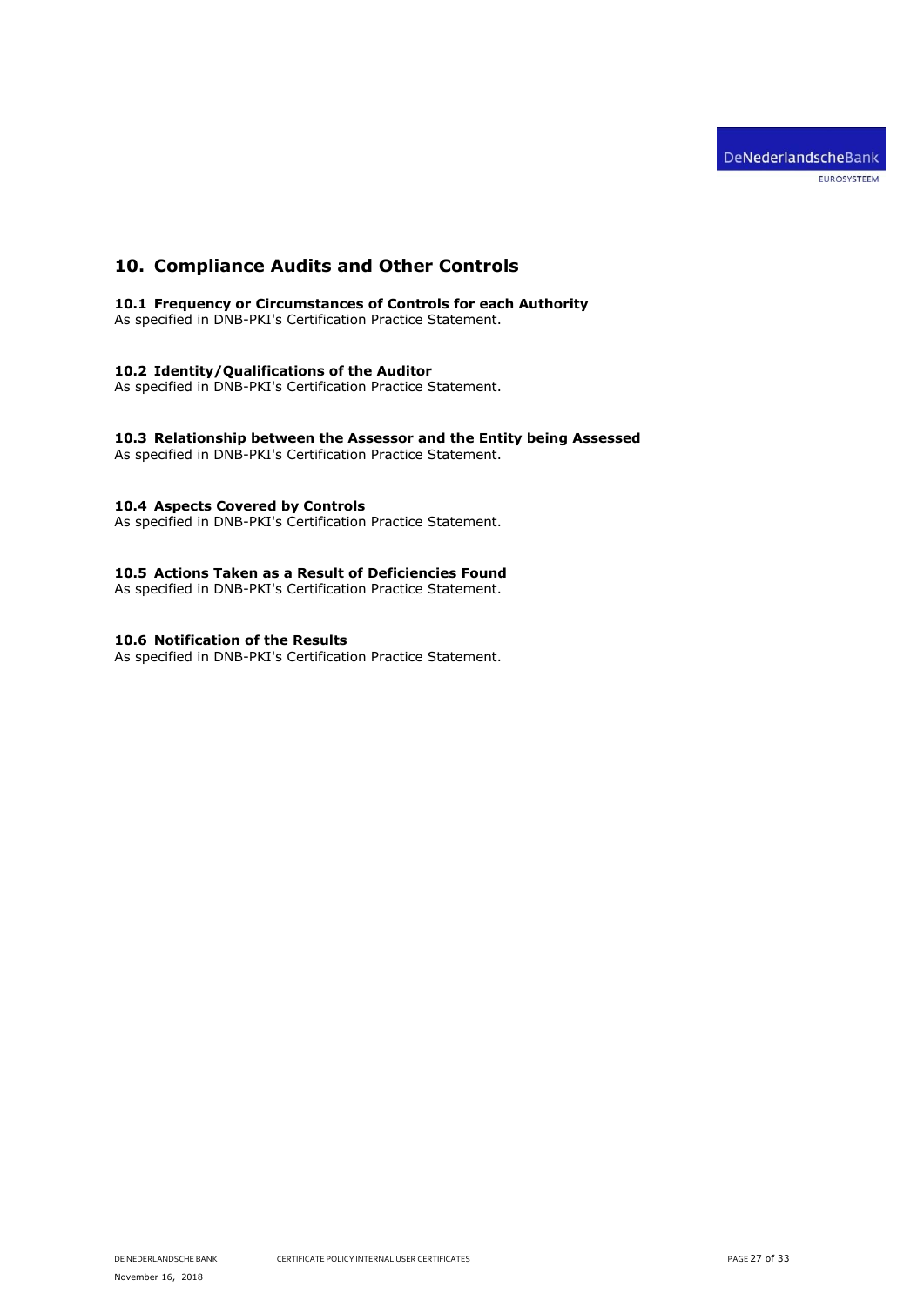# <span id="page-27-1"></span><span id="page-27-0"></span>**11. Other Legal and Business Matters**

# <span id="page-27-2"></span>**11.1 Fees**

### **11.1.1 Certificate issuance or renewal fees**

<span id="page-27-3"></span>No fees are applied for the issue or revocation of certificates under this Certificate Policy.

### **11.1.2 Certificate access fees**

Access to certificates issued under this Policy is free of charge and, therefore, no fee is applicable to them.

# <span id="page-27-4"></span>**11.1.3 Revocation or status information fees**

Access to information on the status or revocation of the certificates is open and free of charge and, therefore, no fees are applicable.

### <span id="page-27-5"></span>**11.1.4 Fees for other services, such as policy information**

No fee shall be applied for information services on this policy, nor on any additional service that is known at the time of drawing up this document.

# <span id="page-27-6"></span>**11.1.5 Refund policy**

Given that there are no fees for this Certificate Policy, no refund policy is required.

# <span id="page-27-8"></span><span id="page-27-7"></span>**11.2 Financial Responsibility**

## **11.2.1 Insurance**

De Nederlandsche Bank N.V., decided to realize the PKI infrastructure and procedures for internal use only.

# <span id="page-27-9"></span>**11.2.2 Other assets**

<span id="page-27-10"></span>No stipulation.

# **11.2.3 Insurance or warranty coverage for end-entities**

No stipulation.

# <span id="page-27-12"></span><span id="page-27-11"></span>**11.3 Confidentiality of Business Information**

### **11.3.1 Scope of confidential information**

<span id="page-27-13"></span>As specified in DNB-PKI's Certification Practice Statement.

### **11.3.2 Non-confidential information**

<span id="page-27-14"></span>As specified in DNB-PKI's Certification Practice Statement.

### **11.3.3 Duty to maintain professional secrecy**

As specified in DNB-PKI's Certification Practice Statement.

# <span id="page-27-16"></span><span id="page-27-15"></span>**11.4 Privacy of Personal Information**

# **11.4.1 Personal data protection policy**

<span id="page-27-17"></span>As specified in DNB-PKI's Certification Practice Statement.

### **11.4.2 Information considered private**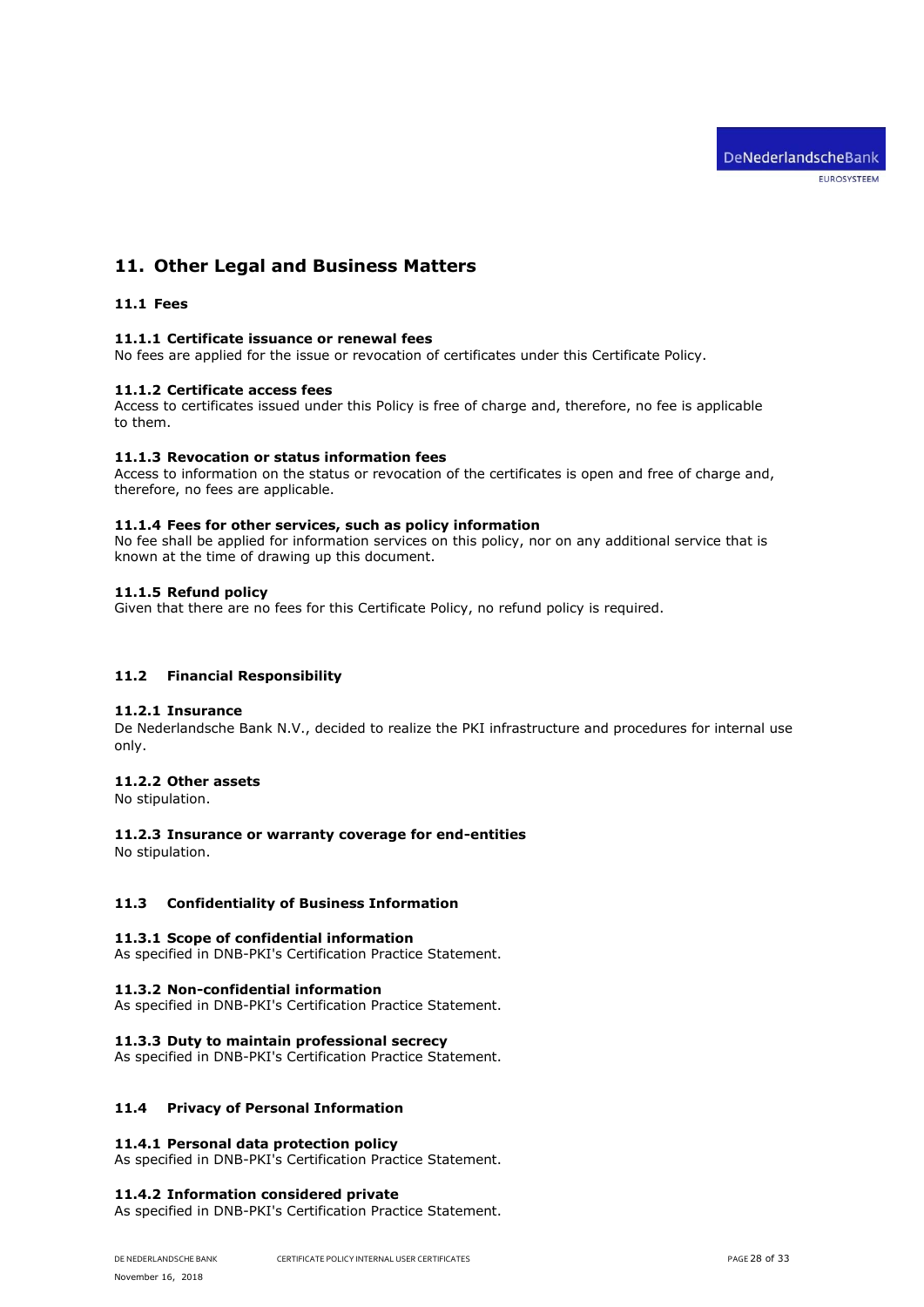### <span id="page-28-0"></span>**11.4.3 Information not classified as private**

<span id="page-28-1"></span>As specified in DNB-PKI's Certification Practice Statement.

## **11.4.4 Responsibility to protect personal data**

<span id="page-28-2"></span>As specified in DNB-PKI's Certification Practice Statement.

# **11.4.5 Notification of and consent to the use of personal data**

<span id="page-28-3"></span>As specified in DNB-PKI's Certification Practice Statement.

### **11.4.6 Disclosure within legal proceedings**

<span id="page-28-4"></span>As specified in DNB-PKI's Certification Practice Statement.

# **11.4.7 Other circumstances in which data may be made public**

As specified in DNB-PKI's Certification Practice Statement.

### <span id="page-28-5"></span>**11.5 Intellectual Property Rights**

As specified in DNB-PKI's Certification Practice Statement.

# <span id="page-28-7"></span><span id="page-28-6"></span>**11.6 Representations and Warranties**

## **11.6.1 Obligations of the CA**

<span id="page-28-8"></span>As specified in DNB-PKI's Certification Practice Statement.

### **11.6.2 Obligations of the RA**

<span id="page-28-9"></span>As specified in DNB-PKI's Certification Practice Statement.

### **11.6.3 Obligations of certificate subscribers**

<span id="page-28-10"></span>As specified in DNB-PKI's Certification Practice Statement.

### **11.6.4 Obligations of relying parties**

As specified in DNB-PKI's Certification Practice Statement.

# <span id="page-28-12"></span><span id="page-28-11"></span>**11.7 Disclaimers of Warranties**

### **11.7.1 DNB-PKI's liabilities**

<span id="page-28-13"></span>As specified in DNB-PKI's Certification Practice Statement.

## **11.7.2 Scope of liability coverage**

As specified in DNB-PKI's Certification Practice Statement.

### <span id="page-28-14"></span>**11.8 Limitations of Liability**

As specified in DNB-PKI's Certification Practice Statement.

# <span id="page-28-15"></span>**11.9 Indemnities**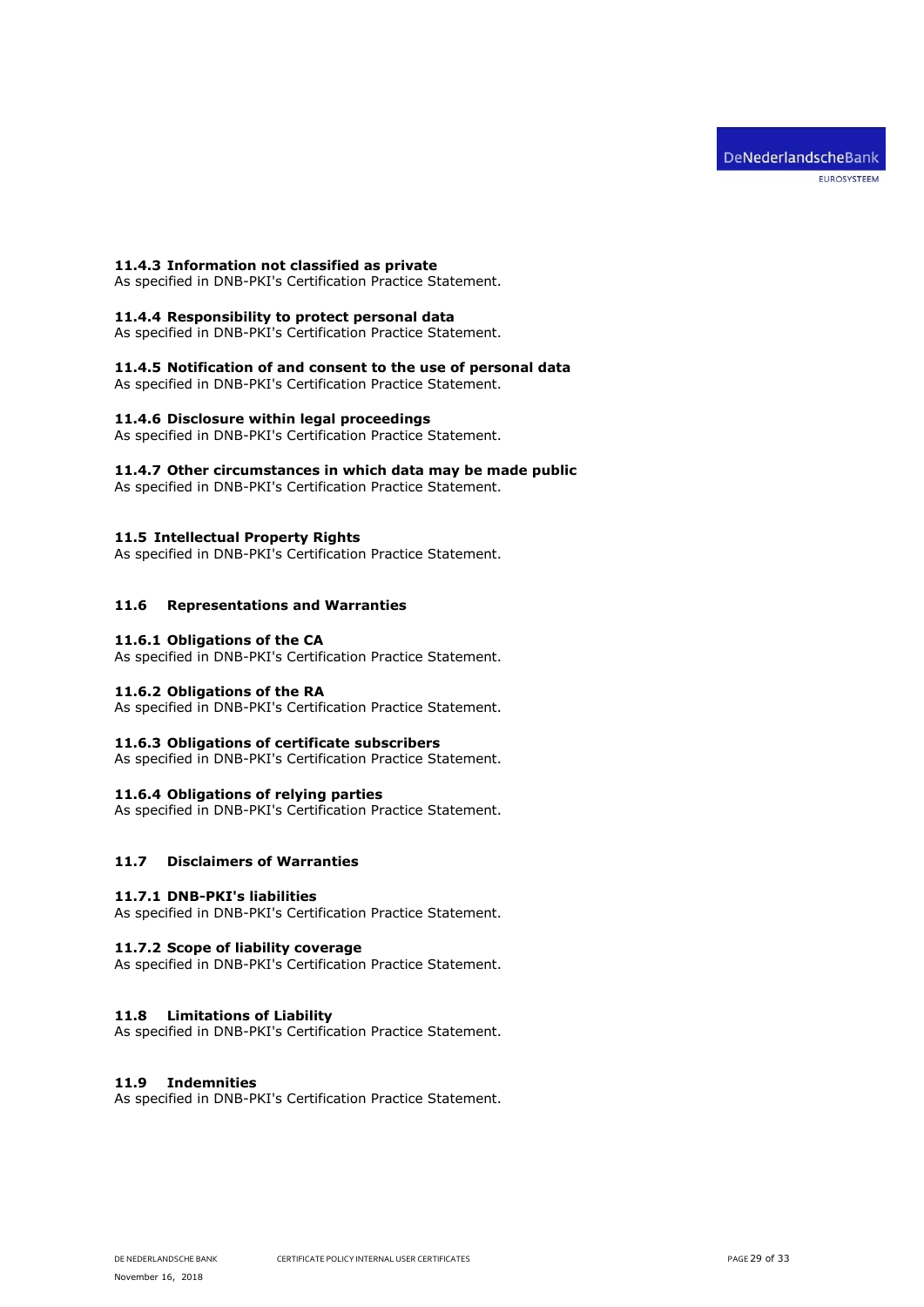# <span id="page-29-1"></span><span id="page-29-0"></span>**11.10 Term and Termination**

# **11.10.1 Term**

This CP shall enter into force from the moment it is approved by the Policy Approval Authority and published in the DNB-PKI repository.

This CP shall remain valid until such time as it is expressly terminated due to the issue of a new version, or upon re-key of the DNB-PKI Corporate CA keys, at which time it is mandatory to issue a new version.

### <span id="page-29-2"></span>**11.10.2 CP substitution and termination**

This CP shall always be substituted by a new version, regardless of the importance of the changes carried out therein, meaning that it will always be applicable in its entirety.

When the version of the CP is outdated, the outdated version will be withdrawn from the DNB-PKI public repository, although it will be held for a period of 1 year maximum.

### <span id="page-29-3"></span>**11.10.3 Consequences of termination**

The obligations and constraints established under this CP, referring to audits, confidential information, DNB-PKI obligations and liabilities that came into being whilst it was in force shall continue to prevail following its substitution or termination with a new version in all terms which are not contrary to said new version.

# <span id="page-29-4"></span>**11.11 Individual notices and communications with participants**

As specified in DNB-PKI CPS.

# <span id="page-29-6"></span><span id="page-29-5"></span>**11.12 Specification Amendment Procedures**

# **11.12.1 Amendment procedures**

<span id="page-29-7"></span>As specified in DNB-PKI's Certification Practice Statement.

### **11.12.2 Notification period and mechanism**

<span id="page-29-8"></span>As specified in DNB-PKI's Certification Practice Statement.

### **11.12.3 Circumstances in which the OID must be changed**

As specified in DNB-PKI's Certification Practice Statement.

### <span id="page-29-9"></span>**11.13 Disputes and Jurisdiction**

As specified in DNB-PKI's Certification Practice Statement.

### <span id="page-29-10"></span>**11.14 Governing Law**

As specified in DNB-PKI's Certification Practice Statement.

## <span id="page-29-11"></span>**11.15 Compliance with Applicable Law**

As specified in DNB-PKI's Certification Practice Statement.

# <span id="page-29-13"></span><span id="page-29-12"></span>**11.16 Miscellaneous Provisions**

### **11.16.1 Entire agreement clause**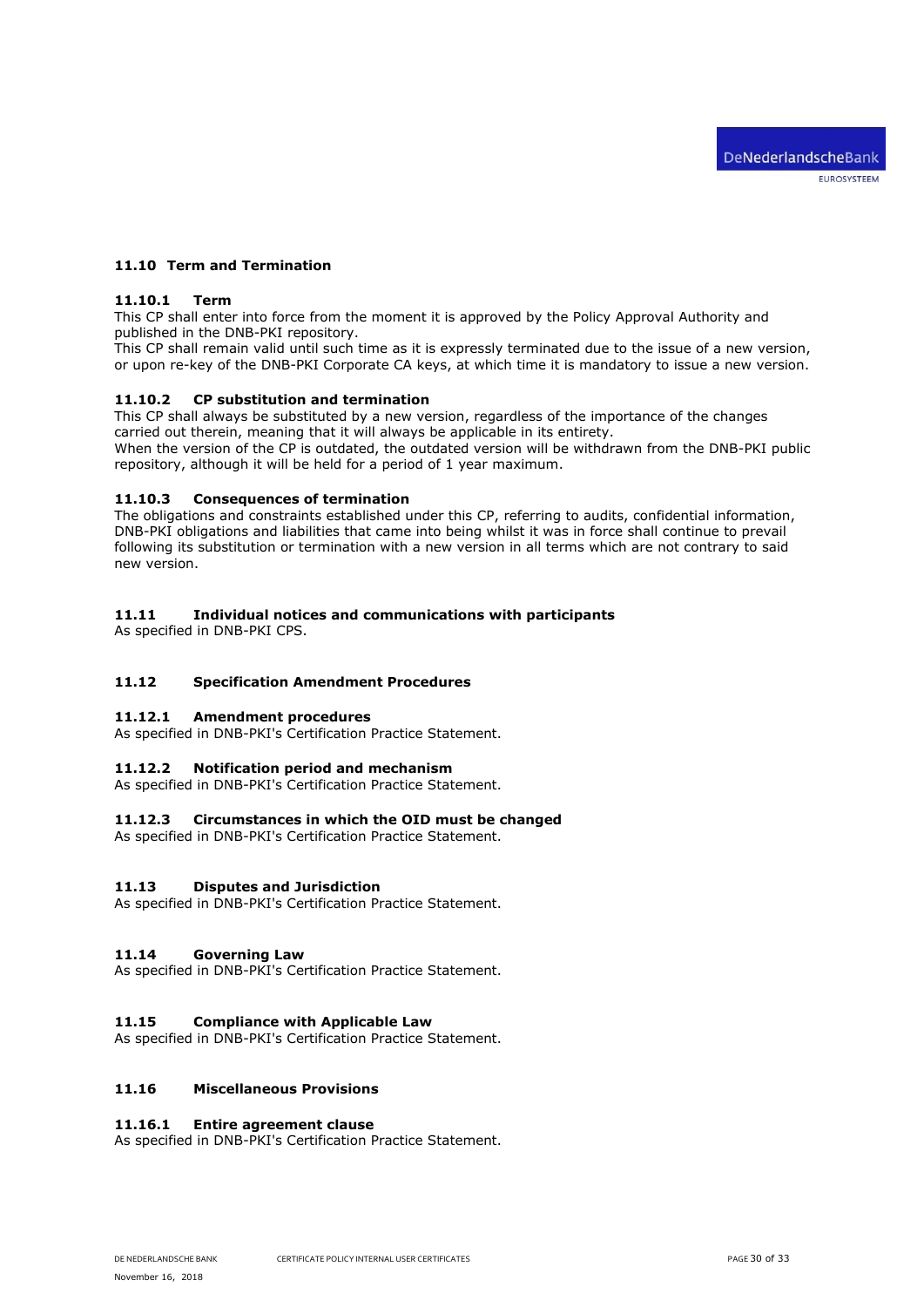# <span id="page-30-0"></span>**11.16.2 Independence**

Should any of the provisions of this CP be declared invalid, null or legally unenforceable, it shall be deemed as not included, unless said provisions were essential in such a way that excluding them from the CP would render the latter without legal effect.

# <span id="page-30-1"></span>**11.16.3 Resolution through the courts**

No stipulation.

# <span id="page-30-2"></span>**11.17 Other Provisions**

No stipulation.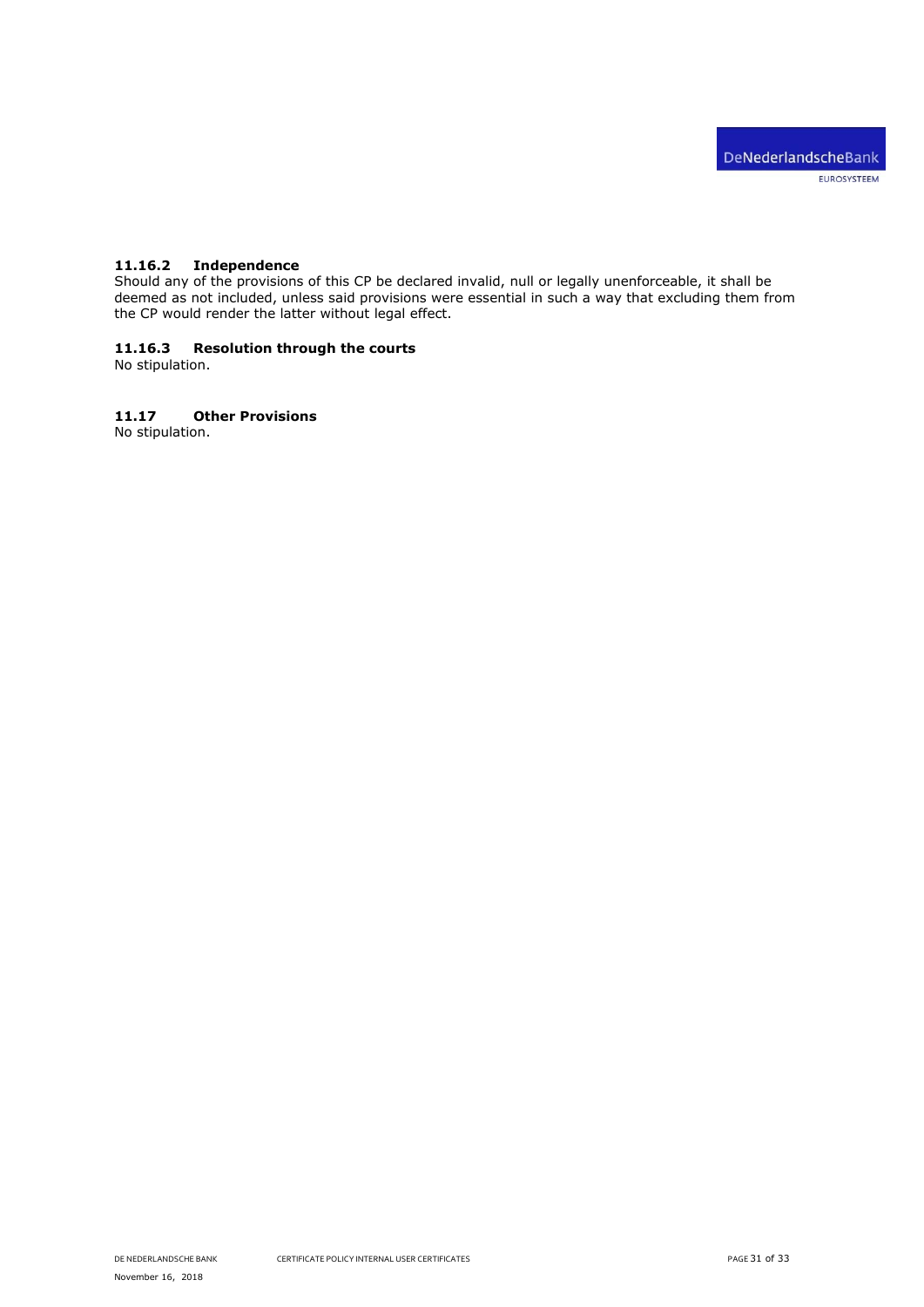# <span id="page-31-0"></span>**12. Definitions and Acronyms**

# <span id="page-31-1"></span>**12.1 Definitions**

Within the scope of this CP the following terms are used:

| Authentication                                 | The process of verifying the identity of an applicant or subscriber of a<br>DNB-PKI certificate                                                                                                                                                                                                                                                      |
|------------------------------------------------|------------------------------------------------------------------------------------------------------------------------------------------------------------------------------------------------------------------------------------------------------------------------------------------------------------------------------------------------------|
| <b>Electronic Certificate</b>                  | A document signed electronically by a certification services provider,<br>which links signature verification data (public key) to a signatory and<br>confirms their identity. This is the definition contained in Law 59/2003,<br>which this document extends to cases in which the signature verification<br>data is linked to a computer component |
| Public Key and Private                         | The asymmetric cryptography on which the PKI is based employs a                                                                                                                                                                                                                                                                                      |
| Key                                            | key pair in which what is enciphered with one of these can only be<br>deciphered by the other, and vice versa. One of these keys is "public" and<br>includes the electronic certificate, whilst the other is "private" and is only<br>known by the certificate subscriber and, when appropriate, by the Keys<br>Archive                              |
| Session Key                                    | Key established to encipher communication between two entities. The key<br>is established specifically for each communication, or session, and its<br>utility expires upon termination of the session                                                                                                                                                |
| Computer Component<br>(or simply, "component") | Refers to any software or hardware device that may use electronic<br>certificates, for its own use, for the purpose of its identification or for<br>exchanging signed or enciphered data with relying parties                                                                                                                                        |
| Directory                                      | Data repository that is accessed through the LDAP protocol                                                                                                                                                                                                                                                                                           |
| Identification                                 | The process of establishing the identity of an applicant or subscriber of a<br>DNB-PKI certificate                                                                                                                                                                                                                                                   |
| User Identifier                                | A set of characters that are used to uniquely identify the user of a system                                                                                                                                                                                                                                                                          |
| Public Key Infrastructure<br>(PKI)             | Set of individuals, policies, procedures, and computer systems<br>necessary to provide authentication, encipherment, integrity and<br>nonrepudiation services, by way of public and private key cryptography<br>and electronic certificates                                                                                                          |
| <b>Trust Hierarchy</b>                         | Set of certification authorities that maintain a relationship of trust by<br>which a CA of a higher level guarantees the trustworthiness of one or<br>several lower level CAs. In the case of DNB-PKI, the hierarchy has two<br>levels, the Root CA at the top level guarantees the trustworthiness<br>of its subordinate CAs                        |
| Provider of Certification<br>Services          | Individual or entity that issues electronic certificates or provides other<br>services related to the electronic signature                                                                                                                                                                                                                           |
| Applicants                                     | Individuals who apply for a certificate for themselves or for a computer<br>component                                                                                                                                                                                                                                                                |
| <b>Relying Parties</b>                         | Individuals or entities other than subscribers that decide to accept and rely<br>on a certificate issued by DNB-PKI                                                                                                                                                                                                                                  |
| Subscribers                                    | Individuals or computer components for which an electronic certificate is<br>issued and accepted by said individuals or, in the case of component<br>certificates, by the component manager                                                                                                                                                          |